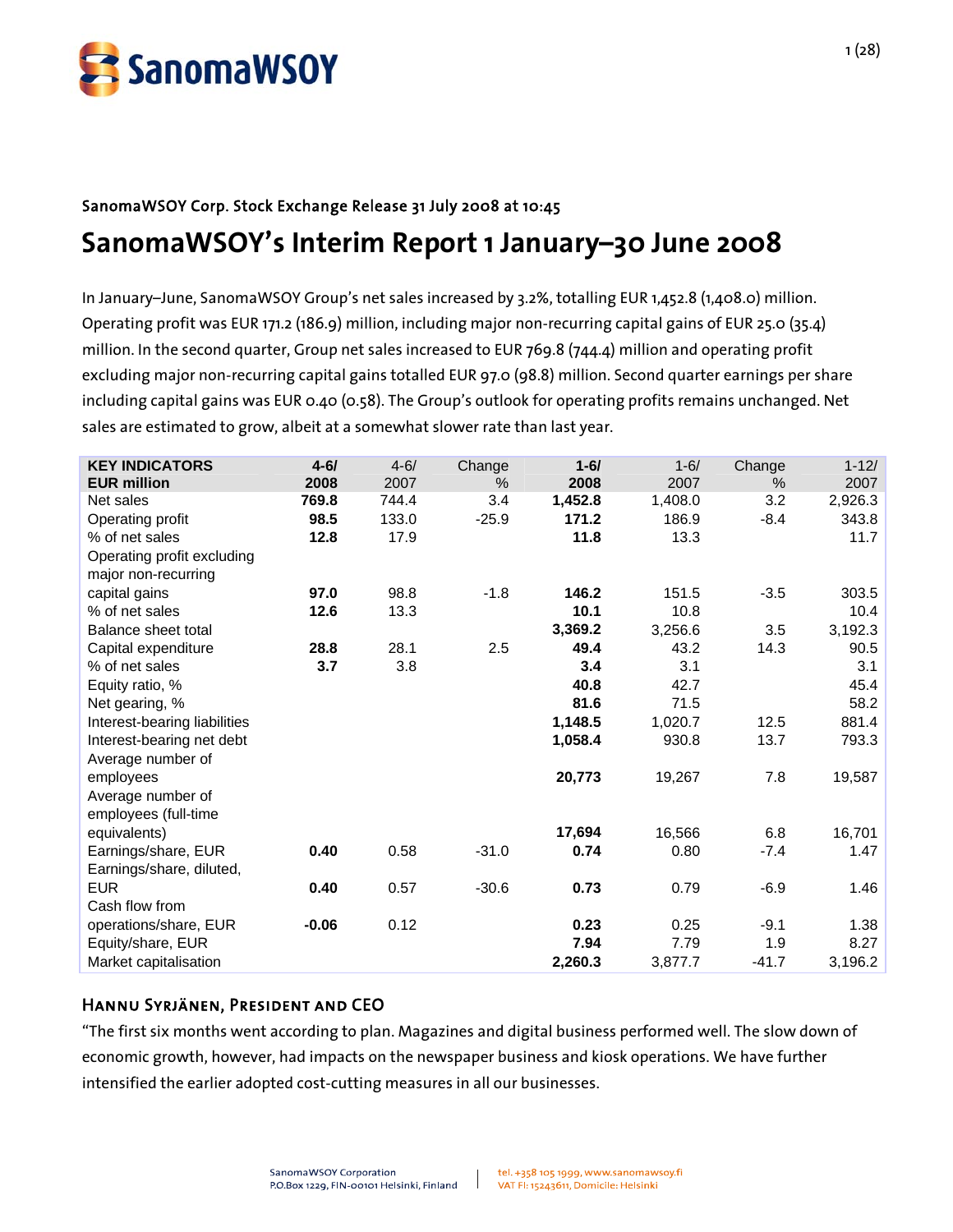

In Russia, our magazine business continues to grow at a healthy pace, and it was further strengthened by the acquisition of the glossy magazine publisher Lux Media. The integration of the kiosk chain acquired in March in the city of Rostov in Southern Russia is well under way, and the same goes for the Polish educational publisher Nowa Era. In July, we completed the acquisition of Net Info, announced in the second quarter. As a result of the acquisition, we now hold a leading position in Bulgaria's fast-developing internet market.

Digital business continued to grow through new product launches and acquisitions also in the Netherlands and Hungary. In Finland, the viewing shares of our television channels continued to increase. In January–June, digital operations accounted for nearly 11% (7% excluding TV operations) of the Group's net sales. Further, we expanded our print products portfolio with the launch and acquisition of new magazine titles particularly in Central Eastern Europe, but also in the Netherlands. Strong quarterly fluctuations in the educational publishing business continued.

Our goal is to be one of the leading media companies in Europe. We focus on consistent, sustainable growth and improved profitability. We believe in value-adding market leadership in our chosen businesses and markets."

#### Net sales

In January–June, SanomaWSOY's net sales increased by 3.2%, totalling EUR 1,452.8 (1,408.0) million. Out of the divisions, Sanoma Magazines, SanomaWSOY Education and Books, SWelcom and Rautakirja increased their net sales. Sanoma's net sales were affected by the decline of newsstand sales and free sheet market. Net sales adjusted for changes in the Group structure increased by 2.9%.

Advertising sales accounted for 26% (25%) of the Group's total net sales. Online advertising, in particular, has increased. In geographical terms, Finland accounted for 51% (50%) of net sales with the other EU countries accounting for 44% (45%) and other countries for 5% (5%).

# Result

SanomaWSOY Group's operating profit totalled EUR 171.2 (186.9) million or 11.8% (13.3%) of net sales. Operating profit included major non-recurring capital gains of EUR 25.0 (35.4) million from the sale of the Dutch movie distribution company R.C.V. Entertainment, as well as real estate. Operating profit excluding these major nonrecurring capital gains amounted to EUR 146.2 (151.5) million. Sanoma Magazines' operating profit increased when both the Dutch and the Central Easter European operations improved their results. Operating profit improved also in SWelcom, where all businesses contributed to the growth. The result decreased in Sanoma, SanomaWSOY Education and Books and Rautakirja.

SanomaWSOY's net financial items totalled EUR -20.6 (-16.7) million. Financial income amounted to EUR 6.6 (4.7) million. Financial expenses amounted to EUR 27.2 (21.3) million and comprised primarily interest costs of EUR 23.9 (19.8) million on interest-bearing liabilities. Financial expenses were driven by the general increase in interest rates.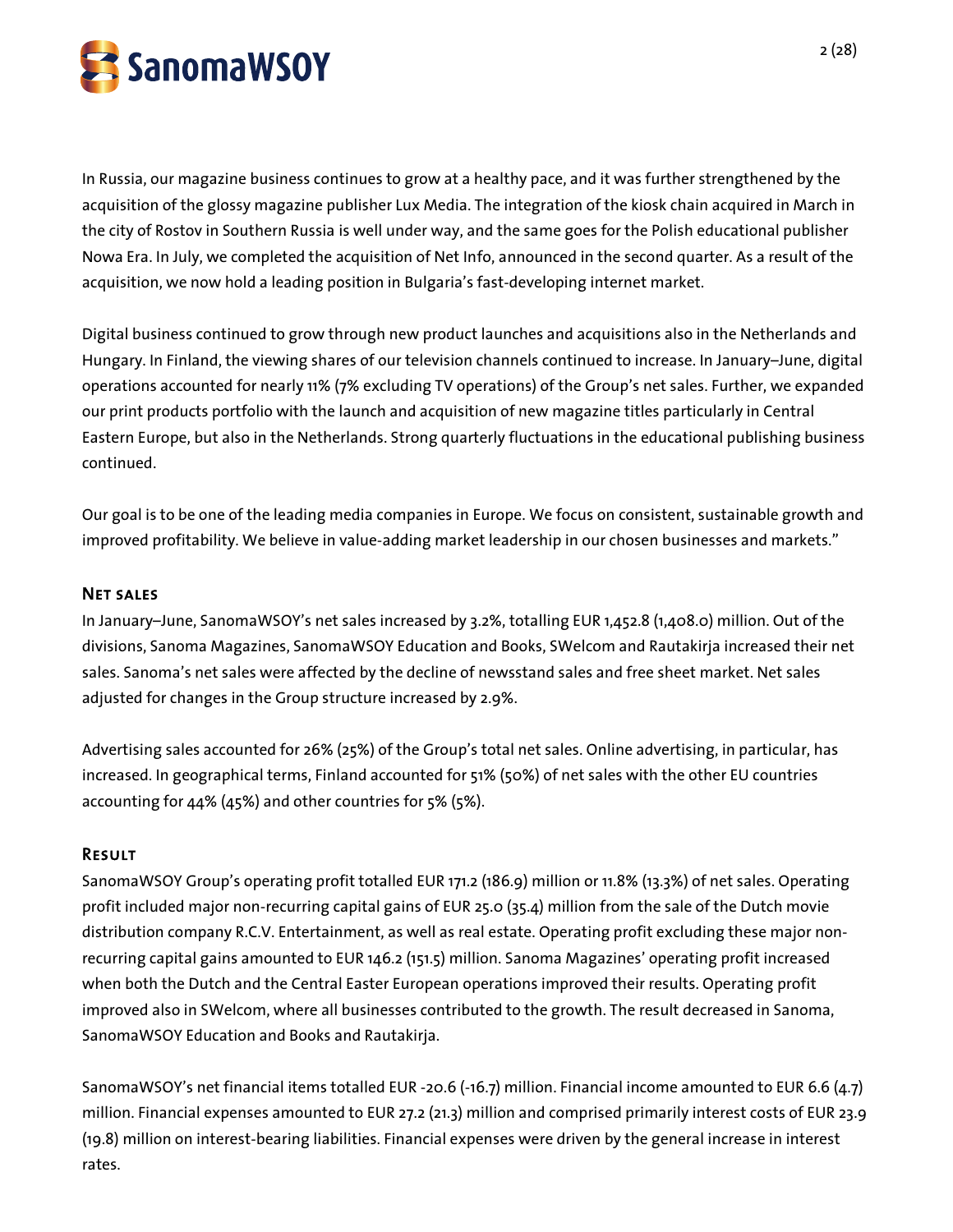

The result before taxes was EUR 155.2 (174.8) million and earnings per share were EUR 0.74 (0.80).

#### Balance sheet and financial position

As of 30 June 2008, the consolidated balance sheet totalled EUR 3,369.2 (3,256.6) million. Cash flow from operations was EUR 37.3 (41.9) million and cash flow per share was EUR 0.23 (0.25). Cash flow from operations decreased mainly due to the increase in working capital from the comparable period. Fluctuations in working capital are strong due to the nature of the Group's business.

At the end of June, SanomaWSOY's equity ratio was 40.8% (42.7%), while net gearing increased to 81.6% (71.5%). Equity decreased to EUR 1,297.1 (1,301.6) million. A total of EUR 41.2 million was spent on the acquisition of treasury shares during the period under review. Interest-bearing liabilities increased to EUR 1,148.5 (1,020.7) million and interest-bearing net debt to EUR 1,058.4 (930.8) million. The debt was mainly driven by the acquisition of the Polish educational publisher Nowa Era and other acquisitions. At the end of June, the Group's balance sheet included cash and cash equivalents of EUR 90.2 (89.9) million.

SanomaWSOY has a good financial position as a result of the strong balance sheet and the loan facility renewed in August 2007. At the end of 2007, the Group's net debt/EBITDA ratio was 1.6.

# Investments, acquisitions and divestments

In January–June, investments in tangible and intangible assets totalled EUR 49.4 (43.2) million, and were focused, for example, on ICT systems, replacement investments and improvement of real estates. R&D expenditure was recorded at EUR 2.0 (0.9) million or 0.1% (0.1%) of net sales.

On 10 January 2008, Sanoma Magazines sold its Dutch movie distribution company, R.C.V. Entertainment. In 2007, R.C.V. Entertainment had net sales of EUR 34.2 million and made an operating profit of some EUR 5 million. As a result of the sale, a capital gain amounting to EUR 23.5 million was recorded in the first quarter of 2008.

On 11 March 2008, SanomaWSOY Education and Books closed its acquisition of the Polish educational publisher Nowa Era. In 2007, Nowa Era's net sales amounted to about EUR 43 million, and the company's profitability was in line with the general level of good profitability in educational publishing. The effect of the acquisition on SanomaWSOY's result and balance sheet will be established in more detail during 2008, as the integration of the company's business is completed. The integration of Nowa Era into SanomaWSOY's educational publishing business has began very well.

# Dividend and other profit distributions

As of 31 December 2007, SanomaWSOY Corporation's distributable funds were EUR 503.3 million, of which profit for the accounting period made up EUR 266.8 million. In accordance with the Board's proposal, the AGM decided to pay out a dividend of EUR 1.00 (0.95) per share. The record date for the dividend payment was 4 April 2008 and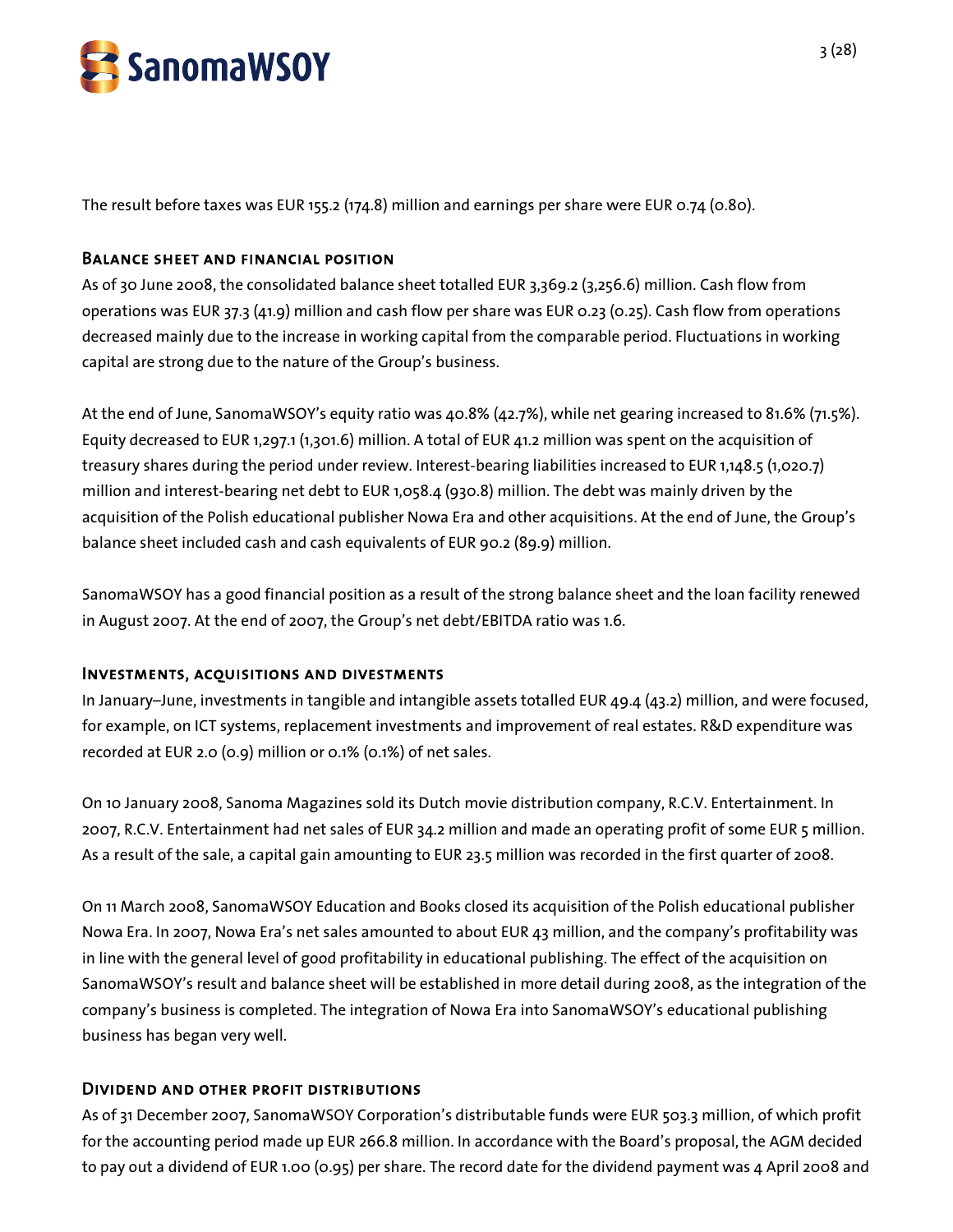

the dividend payment date was 11 April 2008. EUR 0.5 million was transferred to the donation reserve and EUR 342.0 million was left in equity.

SanomaWSOY conducts an active dividend policy and primarily distributes over half of the Group result after taxes in dividends.

#### Shares and holdings

In the first half of 2008, trading with SanomaWSOY shares accounted for 35% (28%) of the average number of shares in issue during the period, or about 57.4 million shares. SanomaWSOY's total stock exchange turnover was EUR 960.2 (1,025.4) million.

In January–June, the volume-weighted average price of a SanomaWSOY share was EUR 16.70, with a low of EUR 13.88 and a high of EUR 19.87. At the end of June, SanomaWSOY's market capitalisation excluding treasury shares held by the Company was EUR 2,260.3 (3,877.7) million and the closing price of the share was EUR 14.07 (23.47). At the end of June, the Company had 17,345 shareholders with foreign holdings accounting for 10.9% (13.0%) of the shares and votes. There were no major changes in share ownership during the review period and SanomaWSOY did not issue any flagging announcements.

SanomaWSOY began acquiring its shares on 10 August 2007 under the 2007 AGM authorisation. On 1 April 2008, the AGM issued a new authorisation to acquire the Company's own shares and the share buybacks under this authorisation started on 12 June 2008. In January–June, SanomaWSOY acquired, under these authorisations, a total of 2,499,097 of the Company's own shares at the cost of EUR 41.2 million. At the end of June, the Company held a total of 1,940,000 of these shares, representing 1.2% of the Company's shares and votes. The accountable par of the treasury shares held by SanomaWSOY was EUR 834,200. The acquisitions of the Company's shares continued after the end of the period under review, and on 31 July 2008 the Company owned 2,375,000 shares, representing 1.5% of the shares and votes. Under the current AGM authorisation, SanomaWSOY retains the authority to acquire a further 7,670,000 of its own shares.

Under the review period, SanomaWSOY's share capital was increased by EUR 137,076.26. The share capital increases were related to the exercise of stock options into shares. A total of 292,462 shares were subscribed with 2001A stock options and 30,820 with 2001B stock options. In February, SanomaWSOY cancelled all treasury shares held by the Company at that time. At the end of June, SanomaWSOY's registered share capital was EUR 71,258,986.82 and the number of shares on the market was 162,587,074.

# Board of Directors and management of the company

The AGM of 1 April 2008 confirmed the number of SanomaWSOY's Board members at ten. Board members Robert Castrén, Jane Erkko and Paavo Hohti were re-elected, and Rafaela Seppälä was elected as a new member to the Board. The Board of Directors of SanomaWSOY consists of: Jaakko Rauramo, Chairman; Sari Baldauf, Vice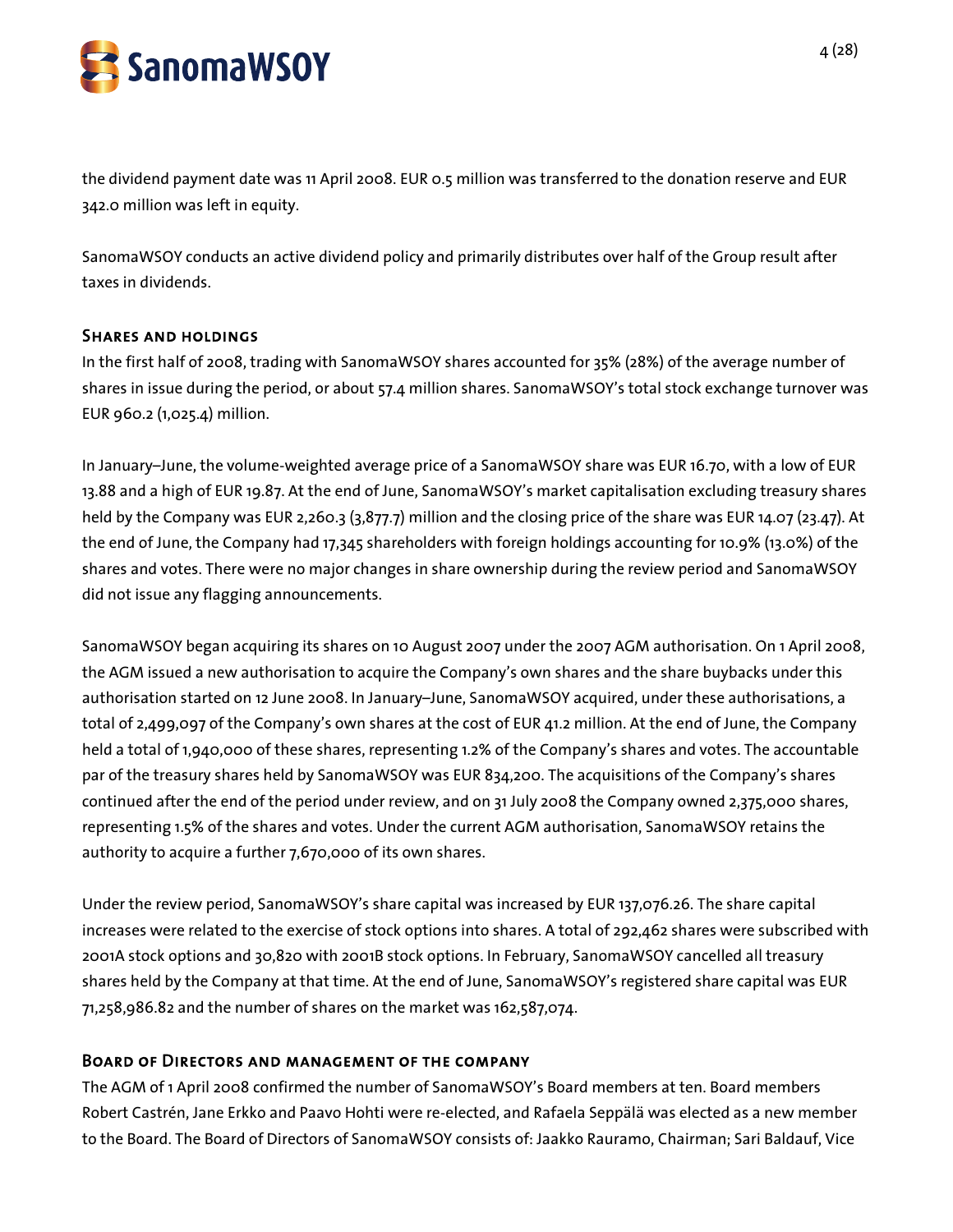

Chairman; and Robert Castrén, Jane Erkko, Paavo Hohti, Sirkka Hämäläinen-Lindfors, Seppo Kievari, Rafaela Seppälä, Hannu Syrjänen and Sakari Tamminen as members.

The AGM re-appointed Pekka Pajamo, APA, and Sixten Nyman, APA, as his deputy, and chartered accountants KPMG Oy Ab, with Kai Salli, APA, acting as the Auditor in Charge, as the auditors of the Company.

On 7 February 2008, the Board of SanomaWSOY appointed Anu Nissinen as President of SWelcom and a member of the Executive Management Group of SanomaWSOY from 25 February 2008. Tapio Kallioja, the long-serving President of SWelcom, retired in line with his contract of employment on 31 March 2008.

In April, three new directors were appointed to the Corporate Centre of SanomaWSOY. Kim Ignatius was appointed Chief Financial Officer (CFO) of the SanomaWSOY Group and member of the Executive Management Group. He will assume his new duties on 1 August 2008 when the current CFO, Matti Salmi, retires. Sven Heistermann was appointed Chief Strategy Officer (CSO) and Ben Tiesnitsch Chief Human Resources Officer (CHRO) of the Group. Tiesnitch assumed his new duties on 1 June 2008 and Heistermann will assume his duties on 4 August 2008. After the review period, Merja Karhapää was appointed Chief Legal Officer (CLO), and Secretary to the Board, effective 1 August 2008. Kerstin Rinne, current Senior Vice President, Group Legal Affairs and M&A, will retire on 1 September 2008.

# Board authorisations

The AGM held on 1 April 2008 authorised the Board of SanomaWSOY to decide on the acquisition of the Company's own shares, valid until the AGM of 2009.

A maximum of 8,285,000 shares may be acquired, corresponding to 5.1% of the Company's shares and voting rights at the end of March. These treasury shares will not be acquired in proportion to the shareholdings of the existing shareholders. They will be acquired with the Company's unrestricted equity at the market price at the time of acquisition on the OMX Nordic Exchange Helsinki. However, the minimum acquisition price of a share is the lowest market price in public trading and the maximum acquisition price is the highest price quoted in public trading during the authorisation period. The Board decided on 1 April 2008 to deploy the authorisation and the acquisition of own shares commenced on 12 June 2008.

In addition, the Board has a valid authorisation to increase the share capital. According to the authorisation issued by the AGM on 4 April 2007, the Board may decide, until the AGM of 2010, on the issue of new shares, the transfer of treasury shares and the granting of special rights entitling to shares. The authorisation does not exclude the right of the Board of Directors to decide on a directed share issue. With this authorisation, and as a result of the use of special rights, the Board is authorised to decide on the issuance of a maximum of 82,000,000 new shares and the transfer of a maximum of 5,000,000 treasury shares. In a directed share issue, a maximum of 41,000,000 shares may be issued or transferred of. With this authorisation, the Board is authorised to issue a maximum of 5,000,000 stock options as part of an incentive programme within the Company.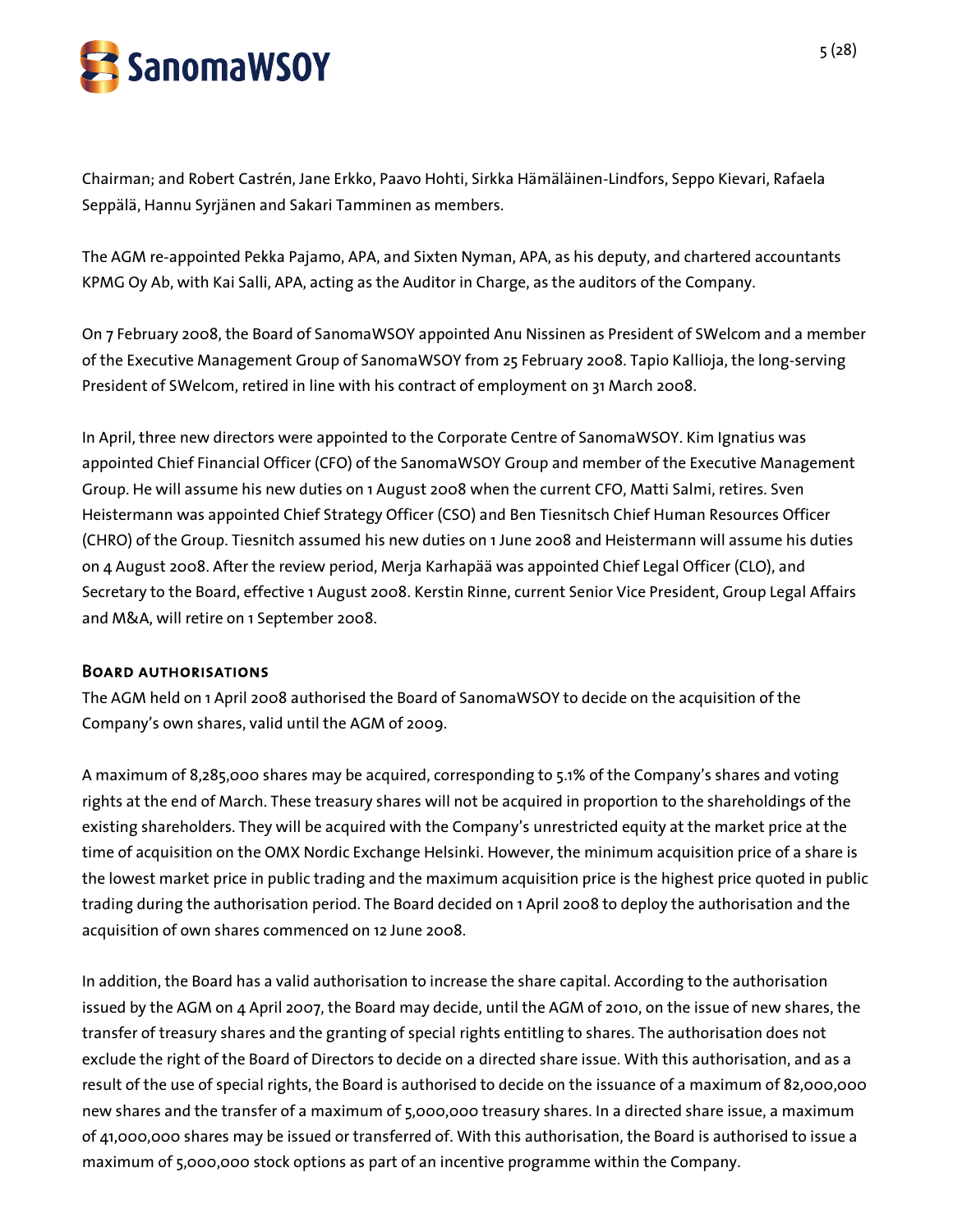

During the review period, the authorisation by the AGM of 4 April 2007 for acquiring own shares was in force. The authorisation allowed acquiring a maximum of 8,200,000 SanomaWSOY shares. These shares were not to be acquired in relation to the holdings of existing shareholders. They were acquired with the Company's unrestricted equity at the market price at the moment of acquisition – however, in such a way that the minimum acquisition price of a share was the lowest market price in public trading and the maximum acquisition price was the highest price noted in public trading during the authorisation period. The share acquisitions commenced on 10 August 2007, and the authorisation remained valid until 1 April 2008.

# Other resolutions by the AGM

The AGM decided to amend Article 1 (the Company's business name and domicile) of SanomaWSOY's Articles of Association as proposed by the Board. The Company's new business name will be Sanoma Oyj in Finnish, Sanoma Abp in Swedish, and Sanoma Corporation in English. The Company's registered office continues to be in Helsinki. The new name will be in use on 1 October 2008 onwards.

At the same time, the name of the Sanoma Division will change in line with an earlier resolution. From 1 October, the new name is Sanoma News. On 1 April 2008, the Board decided to also harmonise the names of other divisions. From the beginning of October, SanomaWSOY Education and Books will become Sanoma Learning & Literature, and SWelcom will become Sanoma Entertainment. The Rautakirja Division will be re-named Sanoma Trade. The name of Sanoma Magazines will not change.

#### Seasonal fluctuation

Developments in media advertising have an impact on the net sales and results of Sanoma Magazines, Sanoma and SWelcom. Advertising sales are influenced, for example, by the number of newspaper and magazine issues published during each quarter, which varies yearly. Television advertising in Finland is usually strongest in the second and fourth quarters. The exact date of Easter has an impact on the net sales accumulated from newspapers and distribution when comparing quarters in these businesses on a year-to-year basis.

A major portion of the net sales and results in publishing and retail, for example, is generated in the last quarter, particularly from Christmas sales, while educational publishing accrues most of its net sales and results during the second and third quarters.

Seasonal business fluctuations influence the Group's net sales and operating profit, with the first quarter traditionally being clearly the smallest.

#### Significant risks and uncertainty factors

The evaluation of business risks and the opportunities associated with them is part of SanomaWSOY's daily management procedure. The management must take calculated risks in order to ensure that the company carries out its business as successfully as possible.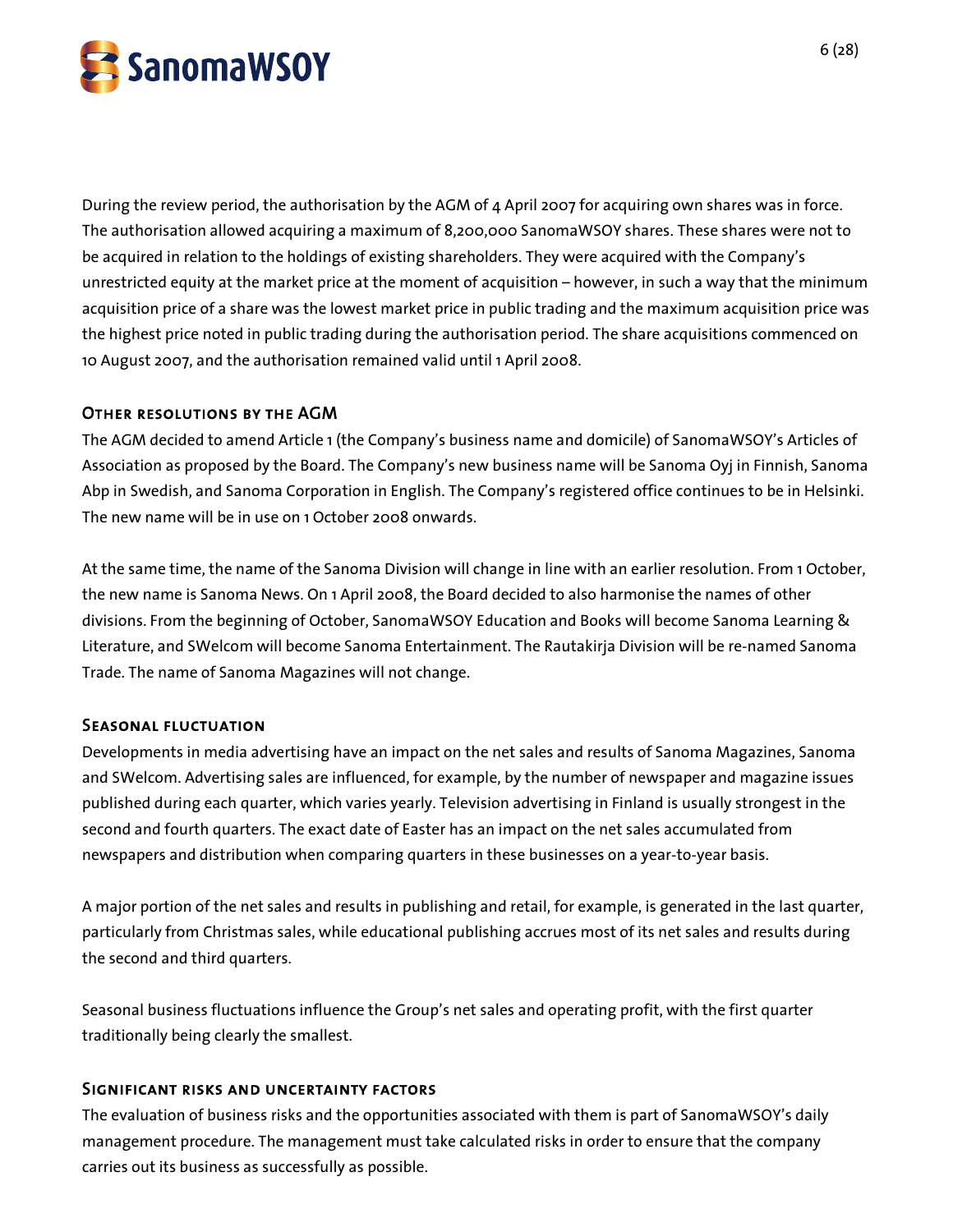

The most significant risks and uncertainty factors SanomaWSOY is facing are described in the Annual Report, together with the main principles of risk management. The most significant uncertainty factors in the current year are related to the growth of media advertising and consumer spending.

Growth of economies in the most of the Group's operating countries has slowed down. Research institutions predict that GDP will grow by 2.7% in Finland, 2.0% in the Netherlands and 1.7% in Belgium. The growth rate is expected to be 2.3% in Hungary, 4.7% in the Czech Republic and 7.1% in Russia. Due to the weakened economic growth and increased inflation, SanomaWSOY has intensified its cost saving activities in all its businesses.

According to an estimate made by ZenithOptimedia in June, media advertising in SanomaWSOY's primary market areas will grow faster than GDP in 2008. However, there are big differences between various media. This year, magazine advertising is estimated to decrease in the Netherlands by 0.3%, while it is expected to grow by 8% in Belgium, by 2% in the Czech Republic and by 2% in Hungary. In Russia, advertising in printed media is expected to increase by 21%. In Finland, ZenithOptimedia estimates newspaper advertising to grow by 3.5%, magazine advertising by 3% and TV advertising by 6%.

In 2008, private consumption is estimated to increase by 2.9% in Finland, 2.1% in the Netherlands, 1.3% in Belgium, 4.1% in the Czech Republic, 0.5% in Hungary and 12.0% in Russia.

# Outlook for 2008

In 2008, operating profit excluding major non-recurring capital gains is expected to continue to improve. In 2007, operating profit excluding capital gains totalled EUR 303.5 million.

In 2008, SanomaWSOY's net sales are projected to grow, albeit at a somewhat slower rate than last year. In 2007 the Group net sales increased by 6.7%.

The estimate for the development of SanomaWSOY's net sales and operating profit in 2008 is based on both organic growth, and growth based on minor acquisitions. During 2008, SanomaWSOY will continue its strong focus on investing in digital media and strengthening its market positions. In addition to the Group's own business activities and development projects, the growth of net sales and operating profit are naturally also affected by the overall economic development in the Group's operating countries.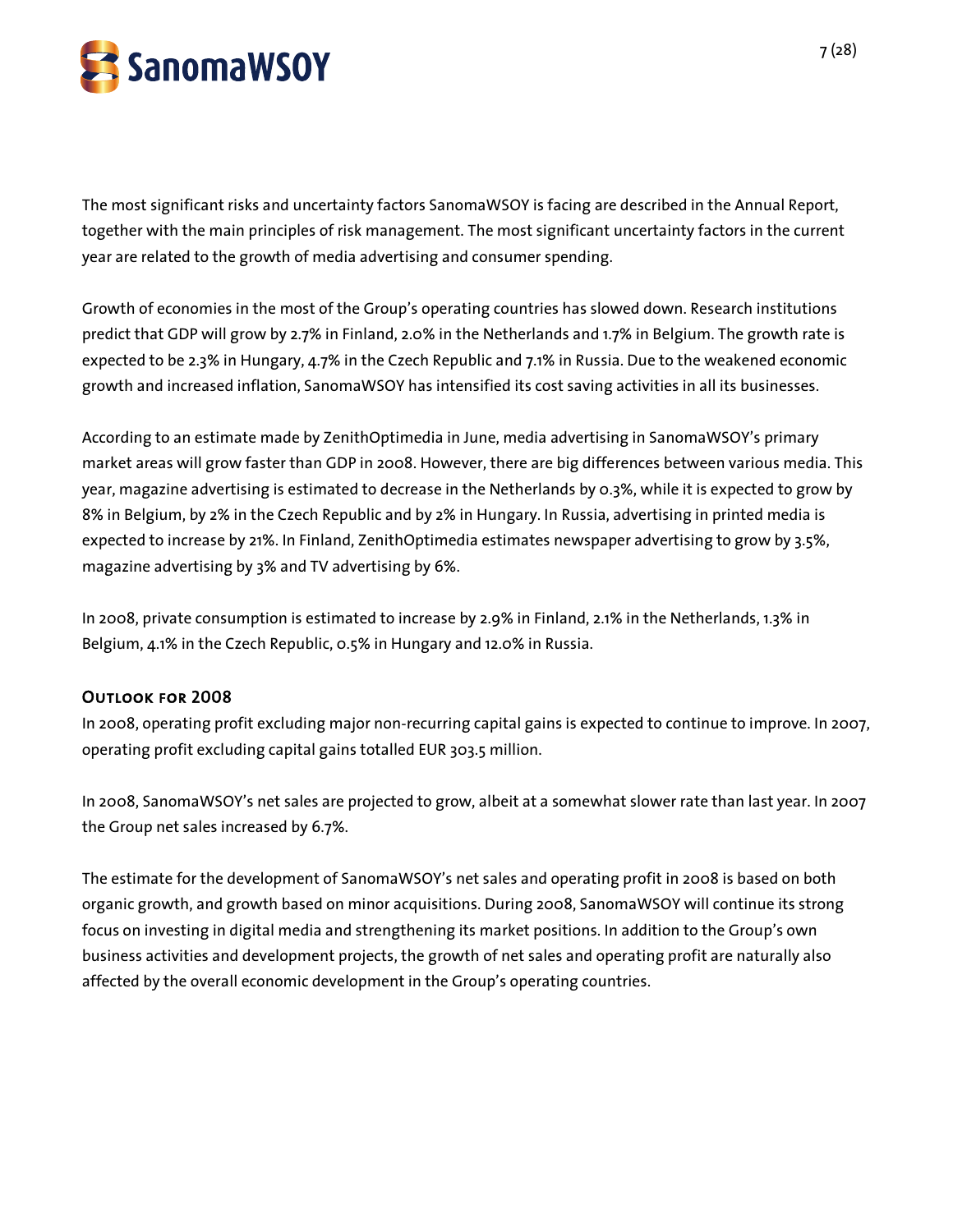

#### Sanoma Magazines

Sanoma Magazines is one of the largest consumer magazine publishers in Europe. The Division publishes more than 300 magazines in 13 different countries. Apart from developing its strong portfolio of magazine brands, Sanoma Magazines is rapidly expanding its business to digital media platforms.

– Net sales adjusted for changes in Group structure increased with all businesses contributing to good development.

– Operational result improved in the second quarter, particularly in the Netherlands.

– Investments in portfolio continued. In total, seven magazine titles and five online services were launched or acquired during the second quarter.

– Acquisitions of Bulgarian online company Net Info and Russian magazines publisher Lux Media were closed.

| <b>KEY INDICATORS</b>           | $4 - 61$ | $4 - 6/$ | Change  | $1 - 6/$ | $1 - 6/$ | Change | $1 - 12/$ |
|---------------------------------|----------|----------|---------|----------|----------|--------|-----------|
| <b>EUR million</b>              | 2008     | 2007     | $\%$    | 2008     | 2007     | $\%$   | 2007      |
| Net sales                       | 318.5    | 308.2    | 3.3     | 603.9    | 595.3    | 1.5    | 1,238.1   |
| Operating profit                | 46.6     | 61.3     | $-24.0$ | 94.7     | 93.4     | 1.4    | 160.9     |
| % of net sales                  | 14.6     | 19.9     |         | 15.7     | 15.7     |        | 13.0      |
| Operating profit excluding      |          |          |         |          |          |        |           |
| major non-recurring             |          |          |         |          |          |        |           |
| capital gains                   | 46.6     | 41.3     | 12.8    | 71.2     | 72.2     | $-1.3$ | 139.7     |
| % of net sales                  | 14.6     | 13.4     |         | 11.8     | 12.1     |        | 11.3      |
| Balance sheet total             |          |          |         | 1,992.2  | 1,971.4  | 1.1    | 1,937.5   |
| Capital expenditure             |          |          |         | 12.2     | 10.1     | 20.0   | 20.6      |
| Average number of               |          |          |         |          |          |        |           |
| employees                       |          |          |         | 6,041    | 5,532    | 9.2    | 5,623     |
| Average number of               |          |          |         |          |          |        |           |
| employees (full-time            |          |          |         |          |          |        |           |
| equivalents)                    |          |          |         | 5,520    | 5,085    | 8.5    | 5,169     |
|                                 |          |          |         |          |          |        |           |
| <b>OPERATIONAL INDICATORS *</b> |          |          |         |          | 1-6/2008 |        | 1-6/2007  |
| Number of magazines published   |          |          |         |          | 323      |        | 311       |
| Magazine copies sold, thousands |          |          |         |          | 205,160  |        | 214,786   |
| Advertising pages sold          |          |          |         |          | 33,153   |        | 30,973    |
| Including joint ventures        |          |          |         |          |          |        |           |

Sanoma Magazines' net sales in January–June increased by 1.5% and totalled EUR 603.9 (595.3) million. Net sales increased in all businesses, except in Sanoma Magazines Netherlands where operations were divested both in June 2007 and January 2008. Adjusted for changes in the Group structure, the Division's net sales grew by 3.2%. Of the Division's net sales, 17% (17%) came from Finland. In April–June, Sanoma Magazines' net sales grew by 3.3% and amounted to EUR 318.5 (308.2) million. The growth came mainly from Sanoma Magazines International.

The Division's advertising sales increased by 12% and represented 33% (30%) of net sales. Most growth came from Sanoma Magazines International and online advertising sales in the Netherlands. In total, the Division's online advertising sales grew by 31%.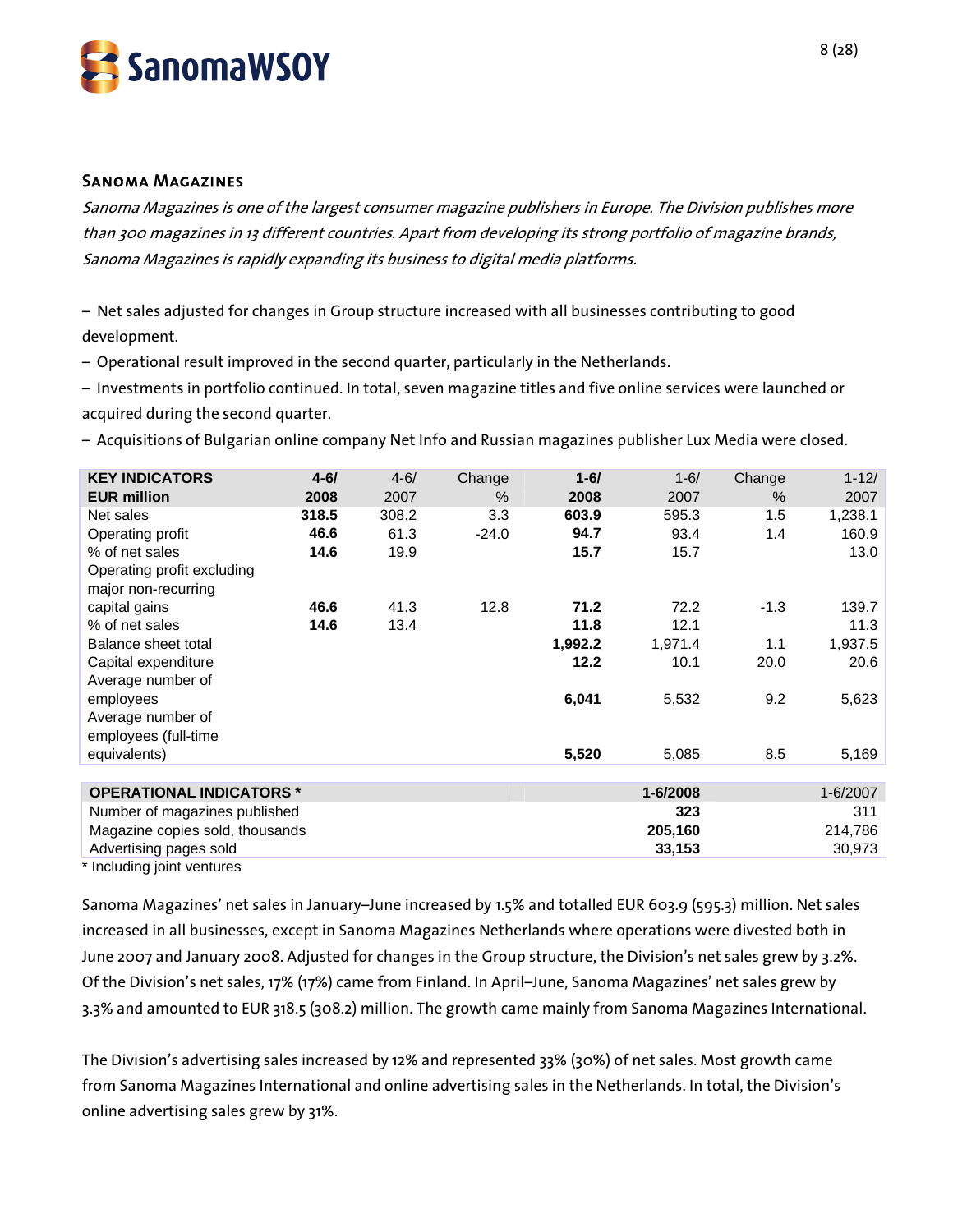

Circulation sales were at the previous year's level and represented 56% (57%) of Sanoma Magazines' net sales. The single copy sales in the Netherlands declined, but the subscription sales in the Netherlands and Finland developed positively.

Sanoma Magazines Netherlands' net sales decreased to EUR 246.9 (256.4) million. This was mainly due to structural changes. Sanoma Magazines Netherlands has strongly focused its operations, divesting its puzzle portfolio in June 2007. In January 2008, it acquired the remaining shares of magazine publisher Mood for Magazines and divested movie distributor R.C.V. Entertainment. In 2007, R.C.V. Entertainment's annual net sales totalled EUR 34.2 million.

According to Nielsen Media Research, the magazine advertising market in the Netherlands decreased by 1% in January–May 2008 and magazines advertising's share of the total advertising decreased. Sanoma Magazines Netherlands' advertising sales grew due to new operations and online advertising sales. Online advertising sales grew by 23% and outperformed market growth of 7%. The readers' market in the Netherlands has declined slightly during the first months of 2008. However, subscription sales at Sanoma Magazines Netherlands have increased. With single copy sales below the comparable period, the total circulation sales decreased. Sanoma Magazines Netherlands continues its active portfolio management. In the second quarter, it launched two specials: Marijke, a lifestyle glossy, and a parenting magazine Kek Mama, as well as Spot-a-Shop.nl, a shopping guide site. In addition, Sanoma Magazines Netherlands acquired Babygids, pocket guide targeted at parents and Zie.nl, an online TV guide. Three magazines were discontinued.

Net sales in Sanoma Magazines International grew to EUR 146.9 (134.3) million. Growth came from increased advertising sales. Advertising sales increased in all countries, with Russia showing the biggest growth. Circulation sales in Sanoma Magazines International were slightly behind the comparable period, with lagging single copy sales in the Czech Republic and Hungary.

Sanoma Magazines International continued its active launch programme. In the second quarter, four magazines and a brand extension were launched. One magazine was discontinued. In Serbia, Adria Media acquired Mama Media, a publisher of print and online parenting titles. In Hungary, Sanoma Magazines acquired a product comparison site Mobilport.hu that focuses on mobile communication apparel. Significant steps in the growth strategy were the acquisition of 55% of shares in the Russian magazine publisher Lux Media, concluded in June, and 82% in the Bulgarian internet company Net Info, closed in July.

Sanoma Magazines Belgium's net sales grew to EUR 109.7 (108.3) million. Advertising sales were slightly behind the previous year's level due to timing differences of magazine issues. Several titles have had fewer issues than in the comparable period. Circulation sales equalled last year. In Belgium, the total advertising market is estimated to have grown sligthly and the long-term decline of the readers' market has slowed down. Sanoma Magazines Belgium's market position has remained solid.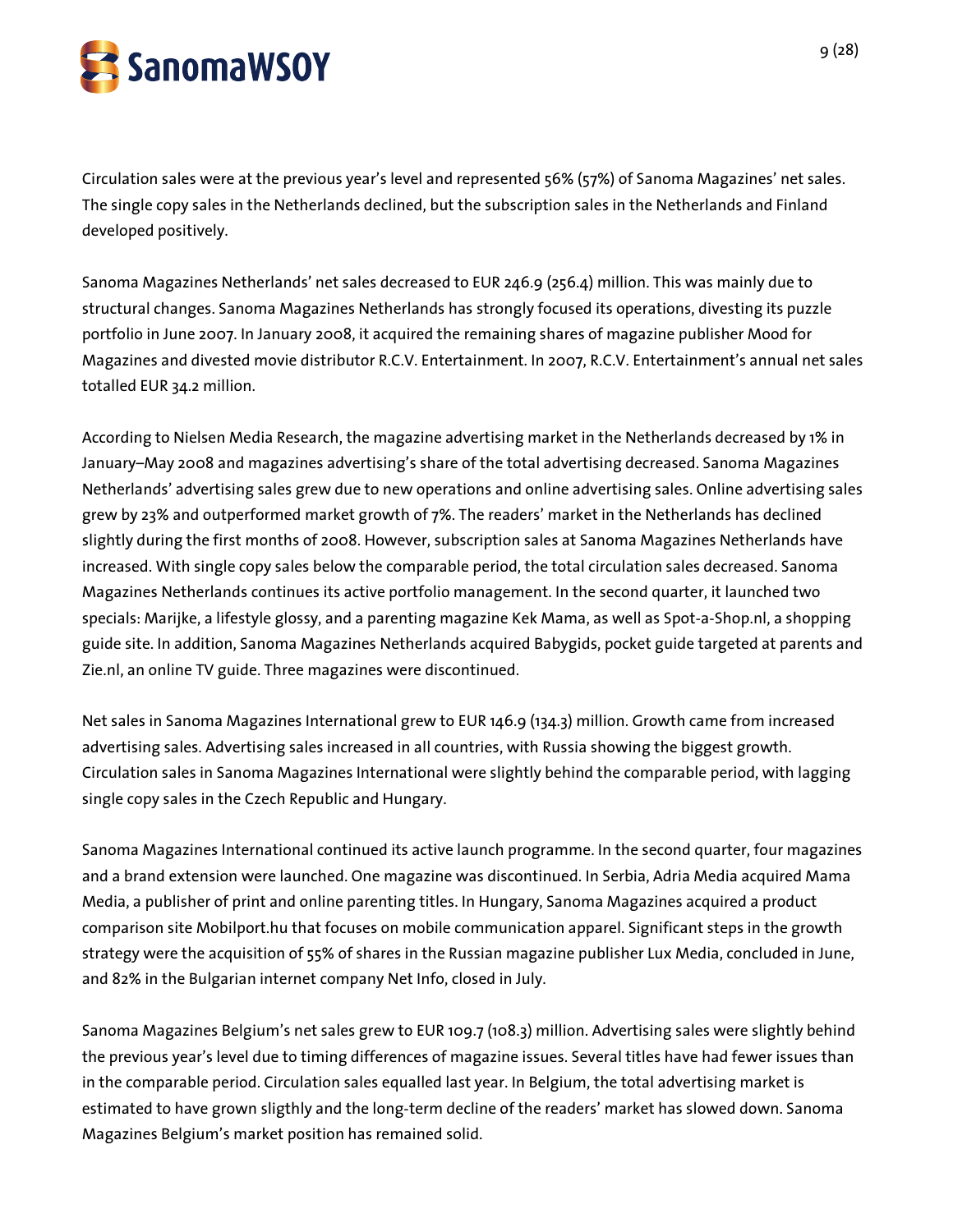

Net sales in Sanoma Magazines Finland increased to EUR 102.6 (98.7) million. Both subscription and advertising sales grew. The growth was due to new titles. There were also timing differences, i.e. more issues in some magazines than in the comparable period. Single copy sales were at the previous year's level. According to TNS Gallup Adex, advertising in consumer magazines in Finland decreased by 2% in January–June. The magazine single copy market declined by 2% during the first six months. Sanoma Magazines Finland improved its market share both in advertising and the readers' market.

Sanoma Magazines' operating profit in January–June improved by 1.4% and amounted to EUR 94.7 (93.4) million. The result included EUR 23.5 (21.2) million in major non-recurring capital gains related to the sale of R.C.V. Entertainment. Excluding these sales gains, the Division's operating profit was EUR 71.2 (72.2) million. Operating profit in April–June totalled EUR 46.6 (61.3) million. If non-recurring capital gains are excluded from the comparable period's EBIT, the operating profit of the Division in the second quarter improved by 12.8%.

Sanoma Magazines Netherlands' operating profit improved. There were significant sales gains in both the reporting and comparable period. The operational result improved due to changes in the product mix and tight cost control. Increased advertising sales clearly improved Sanoma Magazines International's operational result, particularly in Russia. Sanoma Magazines Belgium's result decreased due to investments in new businesses. Sanoma Magazines Finland's result was behind the comparable period due to different timing of the marketing costs than on the comparable period.

Sanoma Magazines continues to develop its magazine portfolio and online businesses and invest in growth, which is expected to be most rapid in Russia and the CEE countries.

In 2008, Sanoma Magazines' net sales are estimated to grow and operating profit excluding major non-recurring capital gains is expected to improve.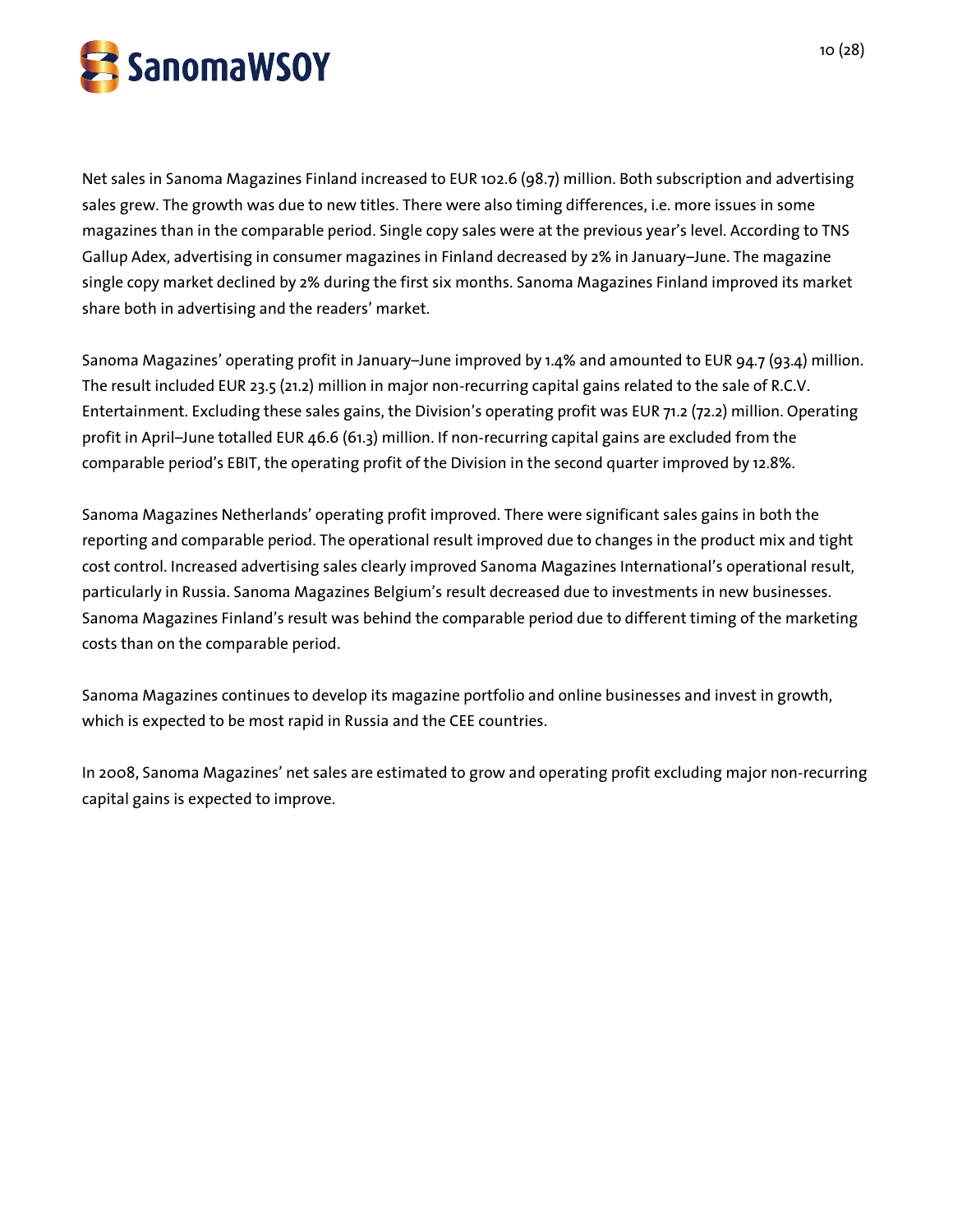

#### Sanoma

Sanoma is the leading newspaper publisher in Finland, and its products have a strong presence both in print and digital format in the lives of their readers. In addition to Helsingin Sanomat, the largest daily in the Nordic region, the Division publishes national and regional newspapers and is also investing heavily in digital business.

– Online advertising continued to perform very well, Sanoma's online advertising grew by 44% in January–June.

– Sanoma Digital acquired majority shareholding in the leading Finnish online construction and remodelling service, Rakentaja.fi.

– The discontinuation of the printed version of Taloussanomat, together with the decline of tabloid and free sheet markets slowed down growth.

– Sanoma's full-year net sales and operating profit are expected to remain at the previous year's level.

| <b>KEY INDICATORS</b>         | $4 - 6/$ | $4 - 6/$ | Change  | $1 - 6/$ | $1 - 6/$ | Change  | $1 - 12/$ |
|-------------------------------|----------|----------|---------|----------|----------|---------|-----------|
| <b>EUR million</b>            | 2008     | 2007     | $\%$    | 2008     | 2007     | $\%$    | 2007      |
| Net sales                     | 121.1    | 119.8    | 1.1     | 242.0    | 242.2    | $-0.1$  | 480.8     |
| Operating profit              | 14.7     | 17.3     | $-14.9$ | 32.6     | 36.8     | $-11.4$ | 67.6      |
| % of net sales                | 12.1     | 14.4     |         | 13.5     | 15.2     |         | 14.1      |
| Operating profit excluding    |          |          |         |          |          |         |           |
| major non-recurring           |          |          |         |          |          |         |           |
| capital gains                 | 14.7     | 17.3     | $-14.9$ | 32.6     | 36.8     | $-11.4$ | 67.6      |
| % of net sales                | 12.1     | 14.4     |         | 13.5     | 15.2     |         | 14.1      |
| Balance sheet total           |          |          |         | 456.0    | 514.4    | $-11.3$ | 445.0     |
| Capital expenditure           |          |          |         | 9.7      | 9.2      | 4.8     | 17.7      |
| Average number of             |          |          |         |          |          |         |           |
| employees                     |          |          |         | 2,771    | 2,679    | 3.4     | 2,716     |
| Average number of             |          |          |         |          |          |         |           |
| employees (full-time          |          |          |         |          |          |         |           |
| equivalents)                  |          |          |         | 2,457    | 2,384    | 3.1     | 2,411     |
|                               |          |          |         |          |          |         |           |
| <b>OPERATIONAL INDICATORS</b> |          |          |         |          |          |         |           |

| <b>ADVERTISING, COLUMN KM</b>                   | 1-6/2008  | 1-6/2007  |
|-------------------------------------------------|-----------|-----------|
| <b>Helsingin Sanomat</b>                        | 20.4      | 21.3      |
| Ilta-Sanomat                                    | 3.8       | 3.6       |
| Free sheets                                     | 15.8      | 19.5      |
| Distribution of free sheets, millions           | 49.1      | 55.9      |
| <b>AUDITED CIRCULATION</b>                      | 1-12/2007 | 1-12/2006 |
| <b>Helsingin Sanomat</b>                        | 419,791   | 426,117   |
| Ilta-Sanomat                                    | 176,531   | 186,462   |
| <b>ONLINE SERVICES, UNIQUE VISITORS, WEEKLY</b> | 4-6/2008  | 4-6/2007  |
| Iltasanomat.fi                                  | 1,385,758 | 889,873   |
| HS.fi                                           | 931,577   | 703,245   |
| Huuto.net                                       | 416,724   | 411,957   |
| Oikotie.fi                                      | 311,541   | 302,816   |
| Taloussanomat.fi                                | 280,286   | 178,907   |
| Keltainenpörssi.fi                              | 164,407   | 130,161   |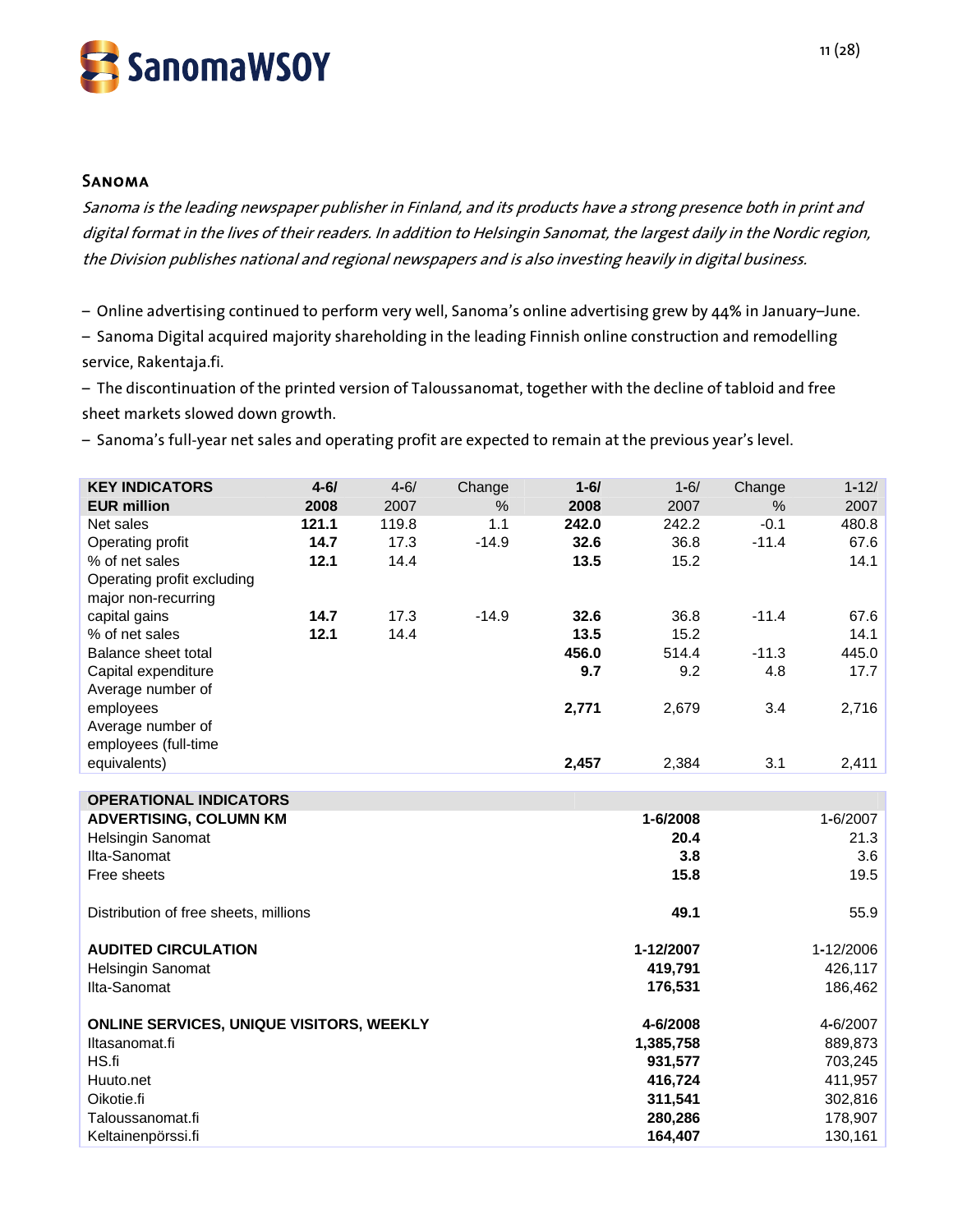

Sanoma's net sales in January–June remained at the comparable period's level and amounted to EUR 242.0 (242.2) million. Net sales increased slightly in Helsingin Sanomat but decreased in the Ilta-Sanomat and other publishing business units. Net sales adjusted for changes in the Group structure remained at the same level as in the comparable period of 2007. In April–June, net sales increased by 1.1%, totalling EUR 121.1 (119.8) million, with advertising sales returning to growth and a slight slowing down in the decline in circulation sales.

According to TNS Gallup Adex, newspapers advertising in Finland increased by 0.7% in January–June. Job advertising increased by 8%. The growth rate of job advertising in Finland has slowed down in the first half of the year. Advertising in free sheets fell by 5%. Online advertising included in statistics developed strongly, growing by 28%. Online advertising in Sanoma exceeded market growth and increased by 44%, which also had a significant positive impact on the total advertising sales of the Division. The total advertising revenues increased by 1%, amounting to 55% (54%) of net sales.

The circulation figures of subscribed newspapers have developed rather steadily in Finland during the last few years, but the tabloid market has been declining. In January–June, the Finnish tabloid market decreased by 7%. In the first half of the year, the circulation sales of Sanoma decreased by 4% as a result of a clear reduction in newsstand sales. Circulation sales accounted for 37% (39%) of the Division's net sales.

The Helsingin Sanomat business unit increased its net sales to EUR 145.3 (140.3) million as there was growth in both advertising and circulation sales. The increase in advertising sales came from online advertising which increased by 18%. Job advertising in Helsingin Sanomat was on a par with the comparable period. The net sales of Helsingin Sanomat's electronic products, such as the online service HS.fi and classified online portal Oikotie, showed excellent development. Helsingin Sanomat announced close collaboration with Microsoft to develop new online services for both advertisers and consumers.

The net sales of the Ilta-Sanomat business unit were EUR 46.6 (48.3) million. The circulation sales of the business unit decreased due to the shrinkage of the tabloid market. Ilta-Sanomat commanded a 57.2% (57.6%) share of the tabloid market. The advertising sales of both printed newspapers and electronic services were up. According to TNS Gallup, Iltasanomat.fi has been the online service with most visitors in Finland almost throughout the first half of the year. Visitor numbers have continued to increase over the summer months, and the usage of the website has remained at a high level in contrast to previous years. For example, in week 28 the Iltasanomat.fi website was accessed by 1.2 (0.8) million unique visitors.

Net sales from other publishing amounted to EUR 45.7 (49.0) million. The decrease was affected by the discontinuation of the printed version of Taloussanomat and the decline of free sheet advertising. The regional dailies of Sanoma Lehtimedia slightly increased their advertising and circulation sales. Sanoma Digital, a new company focusing on online business, continued on the investment trail by acquiring a majority holding in Suorakanava Oy, a company providing specialised online services in the fields of construction, interior decoration and gardening. The company's best known website, Rakentaja.fi, is the leading Finnish online service for home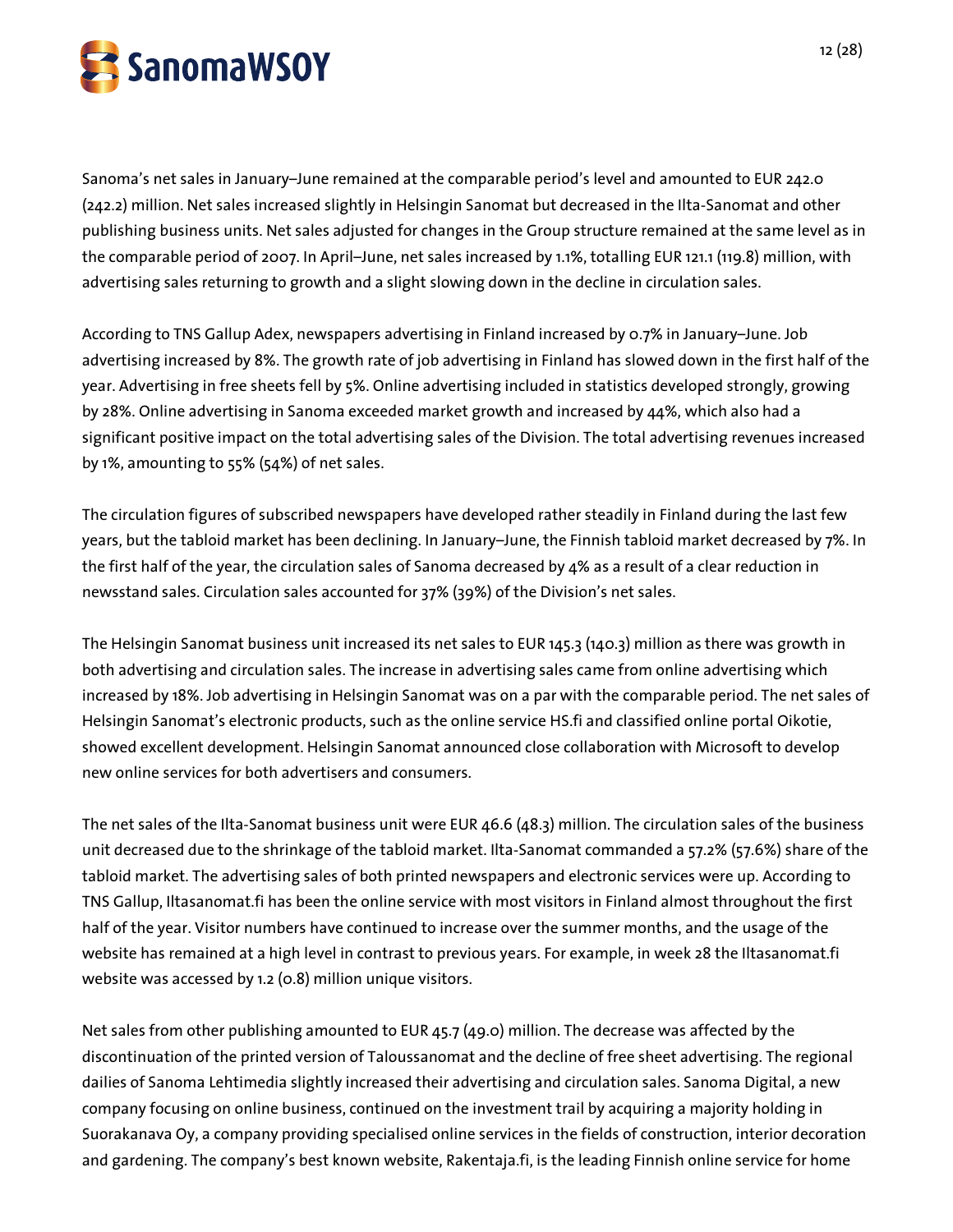

builders and remodelers. Sanoma Digital also launched a new online service, called Työtori, designed to connect households in need of help with entrepreneurs providing domestic work, and expanded the price comparison service Hintaseuranta.fi to include new product groups.

Net sales from other operations, mainly comprising internal services, were EUR 76.6 (76.4) million.

The operating profit of Sanoma decreased by 11.4% to EUR 32.6 (36.8) million. The decrease in profit was mainly due to the decline in the tabloid market that reduced the operating profit of the Ilta-Sanomat business unit. The operating profit of Helsingin Sanomat and other publishing was also slightly lower. This was, for example, due to investments in the development of digital business and in the sales. Earnings from other operations were up. In April–June, the operating profit totalled EUR 14.7 (17.3) million.

The strongest growth at Sanoma comes from digital businesses, while the printed media will also be strongly developed. The rate of growth in media advertising is expected to be more moderate than in 2007.

In 2008, Sanoma's net sales and operating profit excluding major non-recurring capital gains are expected to remain at the previous year's level.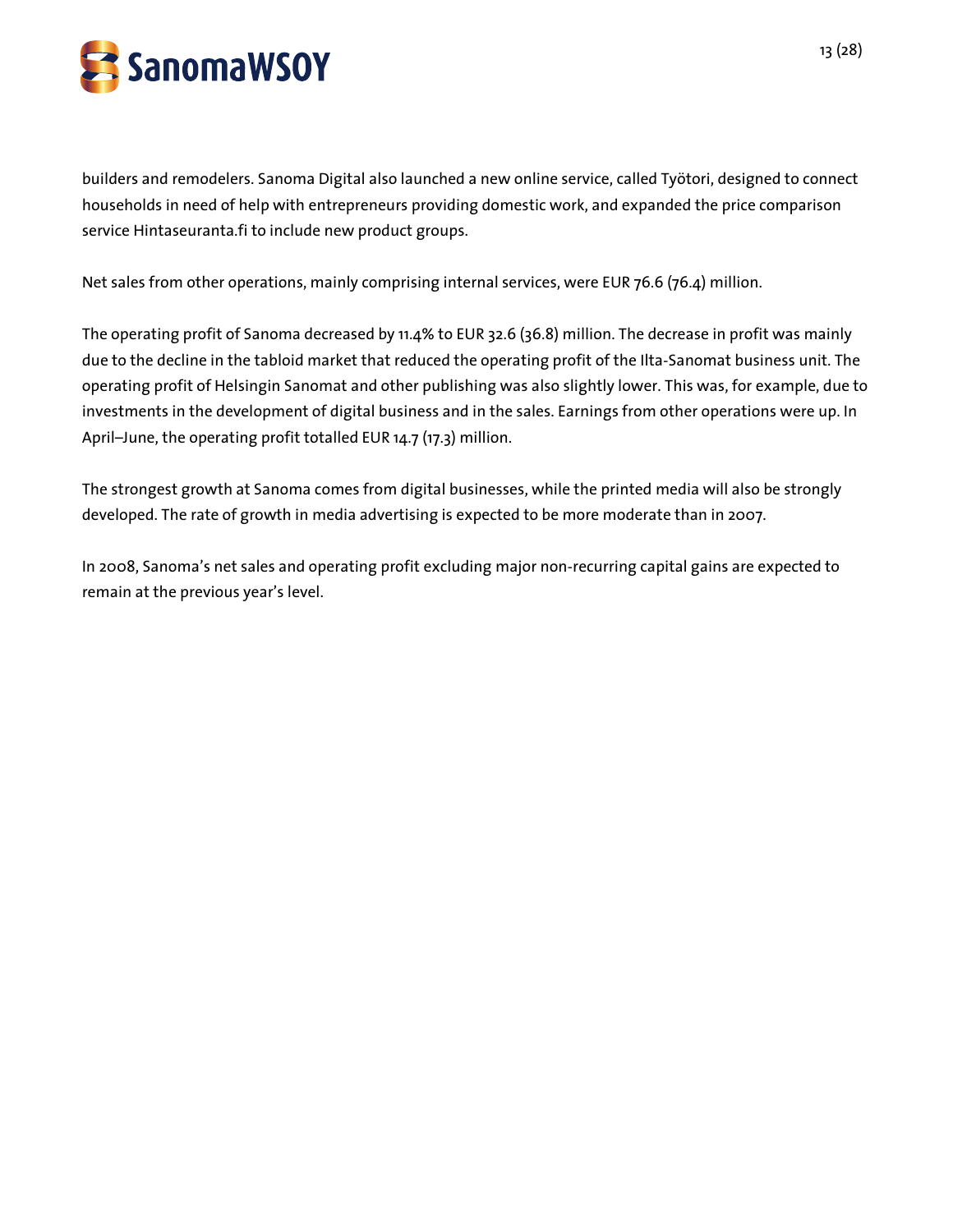

# SanomaWSOY Education and Books

SanomaWSOY Education and Books is a significant European educational publisher offering a broad range of printed and digital educational materials and services to support the learning processes of children and young people. The Division, operating in eight countries, is also Finland's leading book publisher and has growing business information and service operations.

– Educational publishing operations grew, largely due to the Nowa Era acquisition.

– Language services continued to grow.

– Sales growth was slowed down in the second quarter because of timing differences in deliveries of educational materials compared to the previous year.

| <b>KEY INDICATORS</b>                               | $4 - 6/$ | $4 - 6/$ | Change  | $1 - 6/$ | $1 - 6/$ | Change | $1 - 12/$ |
|-----------------------------------------------------|----------|----------|---------|----------|----------|--------|-----------|
| <b>EUR million</b>                                  | 2008     | 2007     | $\%$    | 2008     | 2007     | $\%$   | 2007      |
| Net sales                                           | 110.5    | 104.8    | 5.4     | 168.8    | 157.0    | 7.5    | 322.5     |
| Operating profit                                    | 26.4     | 29.8     | $-11.5$ | 22.0     | 23.3     | $-5.4$ | 44.5      |
| % of net sales                                      | 23.9     | 28.4     |         | 13.0     | 14.8     |        | 13.8      |
| Operating profit excluding                          |          |          |         |          |          |        |           |
| major non-recurring                                 |          |          |         |          |          |        |           |
| capital gains                                       | 26.4     | 29.8     | $-11.5$ | 22.0     | 23.3     | $-5.4$ | 44.5      |
| % of net sales                                      | 23.9     | 28.4     |         | 13.0     | 14.8     |        | 13.8      |
| Balance sheet total                                 |          |          |         | 689.7    | 638.2    | 8.1    | 585.0     |
| Capital expenditure                                 |          |          |         | 7.4      | 2.9      |        | 7.7       |
| Average number of                                   |          |          |         |          |          |        |           |
| employees                                           |          |          |         | 3,094    | 2,748    | 12.6   | 2,769     |
| Average number of                                   |          |          |         |          |          |        |           |
| employees (full-time                                |          |          |         |          |          |        |           |
| equivalents)                                        |          |          |         | 2,618    | 2,333    | 12.2   | 2,345     |
|                                                     |          |          |         |          |          |        |           |
| <b>OPERATIONAL INDICATORS</b>                       |          |          |         |          | 1-6/2008 |        | 1-6/2007  |
| <b>EDUCATIONAL PUBLISHING</b>                       |          |          |         |          |          |        |           |
| Number of new titles published, books               |          |          |         |          | 765      |        | 620       |
| Number of new titles published, electronic products |          |          |         |          | 202      |        | 171       |
| <b>PUBLISHING</b>                                   |          |          |         |          |          |        |           |
| Number of new titles published, books               |          |          |         |          | 253      |        | 250       |
| Number of new titles published, electronic products |          |          |         |          | 75       |        | 30        |
|                                                     |          |          |         |          |          |        |           |
| Books sold, millions                                |          |          |         |          | 12.9     |        | 10.5      |

SanomaWSOY Education and Books' net sales in January–June increased by 7.5% and totalled EUR 168.8 (157.0) million. Most growth came from new operations in educational publishing. Net sales adjusted for changes in the Group structure decreased by 2.4%. A total of 57% (56%) of the Division's net sales came from outside of Finland. In April–June, the Division's net sales grew by 5.4% to EUR 110.5 (104.8) million.

Educational publishing's net sales increased to EUR 108.4 (98.4) million. Most of the growth came from the new Polish operations. Sales in the Netherlands in some categories are shifting to the latter part of the year due to uncertainties in the market resulting from changes in governmental funding and procurement model of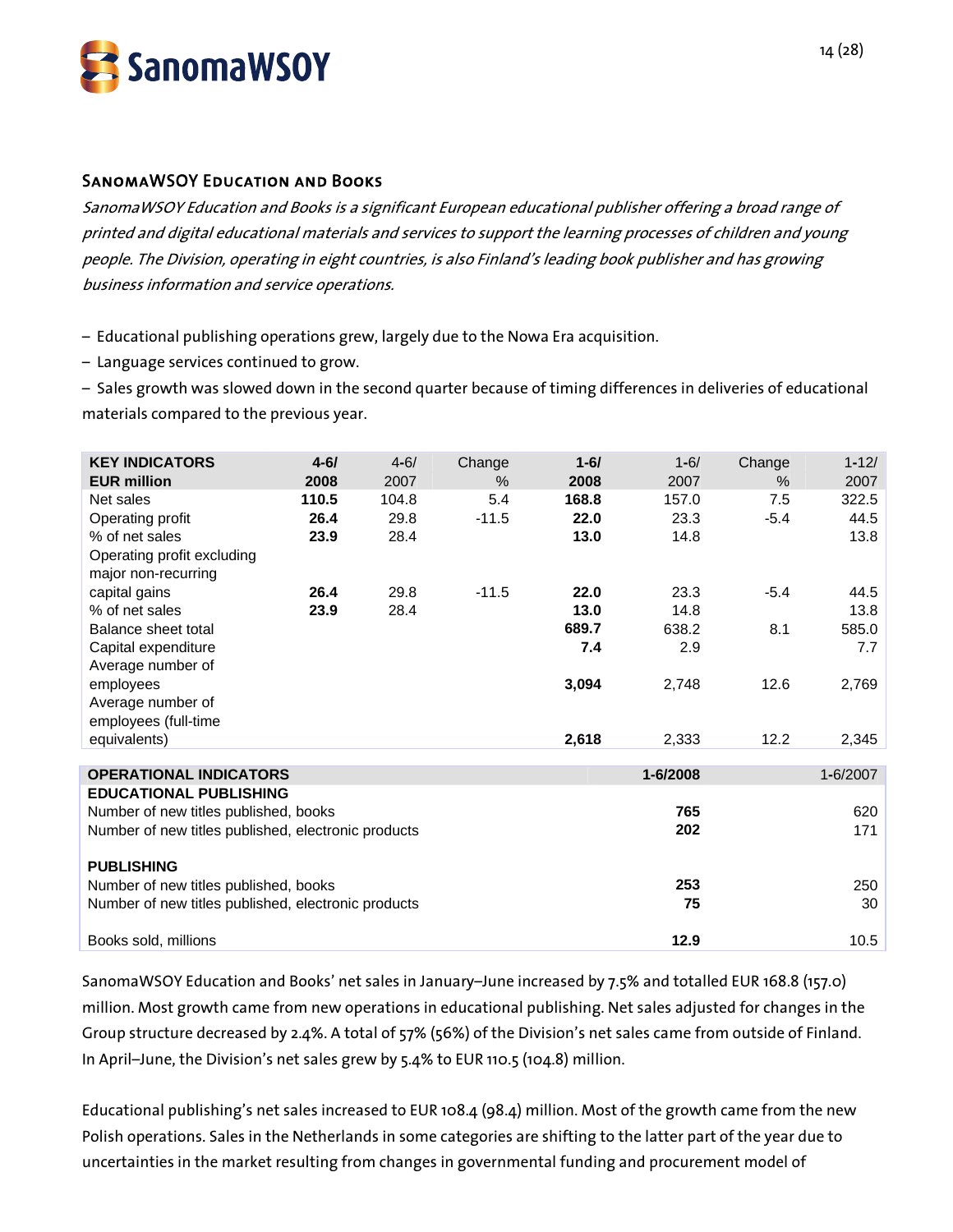

educational materials. Net sales increased in all other countries and particularly in Belgium, where sales have been more focused on the second quarter than in the comparable period. Earlier deliveries increased sales also in Hungary. The acquisition of the Polish educational publisher Nowa Era was concluded at the end of first quarter. Young Digital Planet, the e-learning unit in Poland has had a slow start to the year and its net sales were below the comparable period due to delays in governmental tenders.

Net sales in publishing increased to EUR 48.3 (47.1) million with growth coming from language services. General literature was slightly below the previous year's level. Retail sales in Finland grew, but direct sales continued to remain under pressure. Language services, one of the international growth areas of the Division, are clearly growing. In part, the increase came from new operations: AAC Global expanded its operations in March 2007 with the acquisition of Translation Services Noodi in Finland and in June 2007 the operations of the language service company The Works, Sweden.

Net sales from other operations, mainly printing, totalled EUR 23.3 (22.9) million.

The Division's operating profit decreased by 5.4% and was EUR 22.0 (23.3) million. The result was slightly behind the comparable period in educational publishing, where the sales in the Dutch unit decreased. Operating profit grew in publishing due to the good development of language services and retail sales of general literature. Results in other operations grew slightly. The Division's operating profit in April–June decreased due to timing differences in educational publishing and amounted to EUR 26.4 (29.8) million.

The Division's business is very seasonal. Profit in educational publishing is mainly accrued in the second and third quarters. The acquisition of Nowa Era adds to growth in the educational publishing business and therefore strengthens seasonality in the Division.

SanomaWSOY Education and Books continues to focus on further internationalising its educational business, expanding language services and maintaining market leadership in Finnish general literature publishing.

In 2008, net sales of SanomaWSOY Education and Books are estimated to increase. Operating profit excluding major non-recurring capital gains, Nowa Era included, is expected to clearly improve.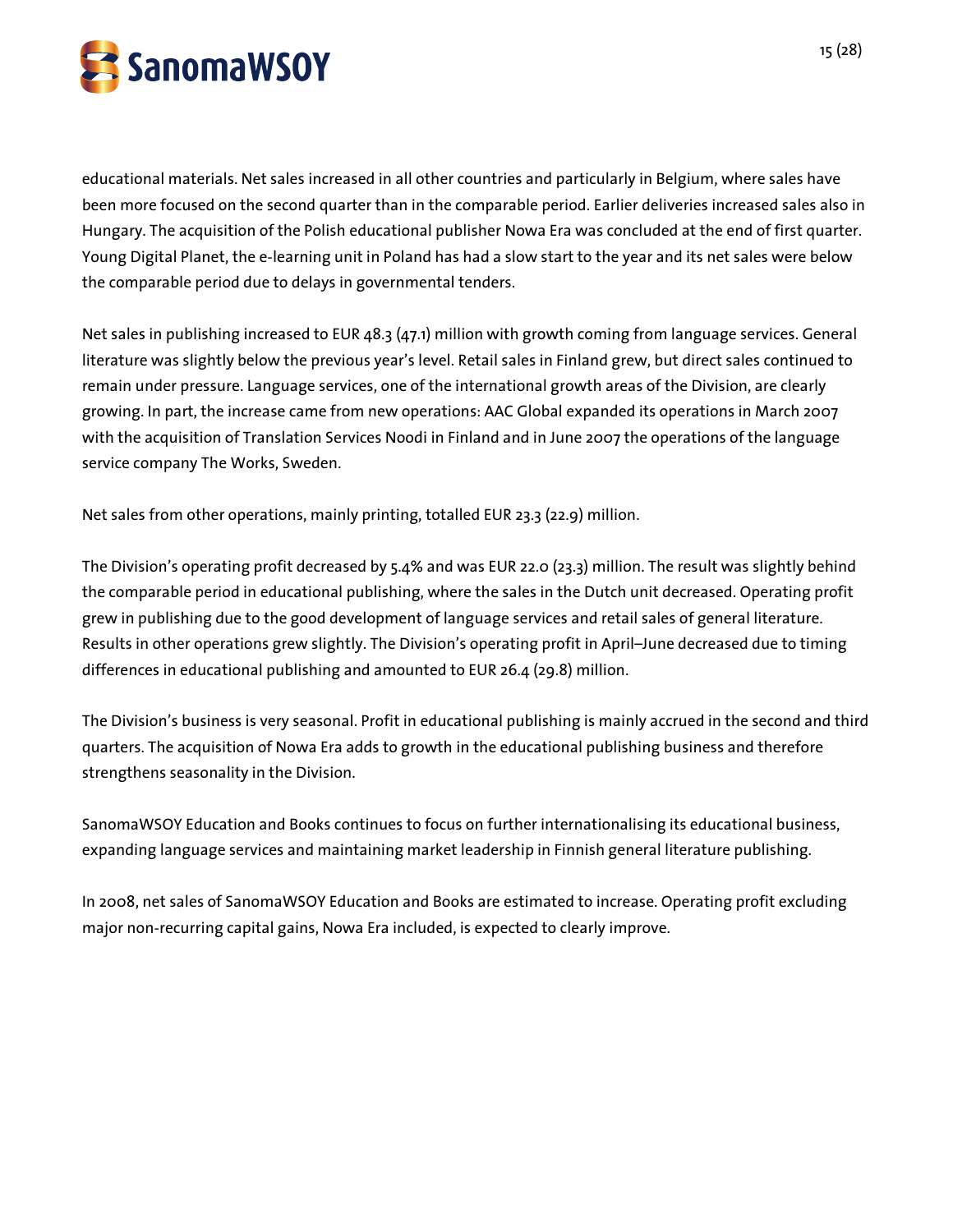

#### **SWELCOM**

SWelcom offers consumers entertaining experiences for television, radio, online and mobile devices. The television channel Nelonen is Finland's third largest medium in terms of advertising sales. Welho is the country's largest cable television company and a major provider of broadband services.

– The viewing shares of television channels increased significantly.

– Nelonen was the first TV channel in Finland to launch a free HDTV (High-Definition Television) service on Welho's cable network.

| <b>KEY INDICATORS</b>                                         | $4 - 6/$ | $4 - 6/$ | Change | $1 - 6/$ | $1 - 6/$ | Change  | $1 - 12/$ |
|---------------------------------------------------------------|----------|----------|--------|----------|----------|---------|-----------|
| <b>EUR million</b>                                            | 2008     | 2007     | $\%$   | 2008     | 2007     | $\%$    | 2007      |
| Net sales                                                     | 40.9     | 35.4     | 15.5   | 81.4     | 70.6     | 15.3    | 146.0     |
| Operating profit                                              | 6.3      | 4.0      | 59.2   | 10.4     | 6.9      | 50.6    | 15.8      |
| % of net sales                                                | 15.5     | 11.3     |        | 12.8     | 9.8      |         | 10.8      |
| Operating profit excluding                                    |          |          |        |          |          |         |           |
| major non-recurring                                           |          |          |        |          |          |         |           |
| capital gains                                                 | 6.3      | 4.0      | 59.2   | 10.4     | 6.9      | 50.6    | 15.8      |
| % of net sales                                                | 15.5     | 11.3     |        | 12.8     | 9.8      |         | 10.8      |
| Balance sheet total                                           |          |          |        | 167.0    | 164.5    | $1.6\,$ | 168.2     |
| Capital expenditure                                           |          |          |        | 7.5      | 7.4      | 0.3     | 14.8      |
| Average number of                                             |          |          |        |          |          |         |           |
| employees                                                     |          |          |        | 517      | 473      | 9.3     | 501       |
| Average number of                                             |          |          |        |          |          |         |           |
| employees (full-time                                          |          |          |        |          |          |         |           |
| equivalents)                                                  |          |          |        | 471      | 438      | 7.6     | 457       |
|                                                               |          |          |        |          |          |         |           |
| <b>OPERATIONAL INDICATORS</b>                                 |          |          |        |          | 1-6/2008 |         | 1-6/2007  |
| TV channels' share of Finnish TV advertising                  |          |          |        |          | 29.8%    |         | 29.5%     |
| TV channels' daily reach                                      |          |          |        |          | 46%      |         | 41%       |
| TV channels' national commercial viewing share                |          |          |        |          | 30.3%    |         | 23.7%     |
| TV channels' national viewing share                           |          |          |        |          | 14.6%    |         | 11.3%     |
| Number of connected households, thousands (30 June)           |          |          |        |          | 321      |         | 312       |
| Number of pay TV subscriptions, thousands (30 June)           |          |          |        |          | 103      |         | 70        |
| Number of broadband internet connections, thousands (30 June) |          |          |        |          | 102      |         | 93        |

In January–June, SWelcom's net sales increased by 15.3% to EUR 81.4 (70.6) million. This clear increase in net sales was brought about in particular by the new TV and radio channels and the growth of Welho. Net sales adjusted for changes in Group structure increased by 9.4%. Advertising sales accounted for 51% (57%) of SWelcom's net sales. In April–June, the operating profit increased by 15.5% to EUR 40.9 (35.4) million.

Due to the new channels, broadcast operations increased its net sales to EUR 47.1 (40.4) million in January–June. In January–June, TV advertising in Finland grew by 6% according to TNS Gallup Adex. The combined share of the television channels of Nelonen Media of all television advertising was 29.8% (29.5%). Nelonen Media has invested heavily in its programming. The TV channels significantly increased their shares of viewing figures, and in April their share of all TV viewing rose to 15.8%. JIM, the channel launched in February 2007, has constantly increased its share of viewers, and had a commercial viewing share of 6.5% in June.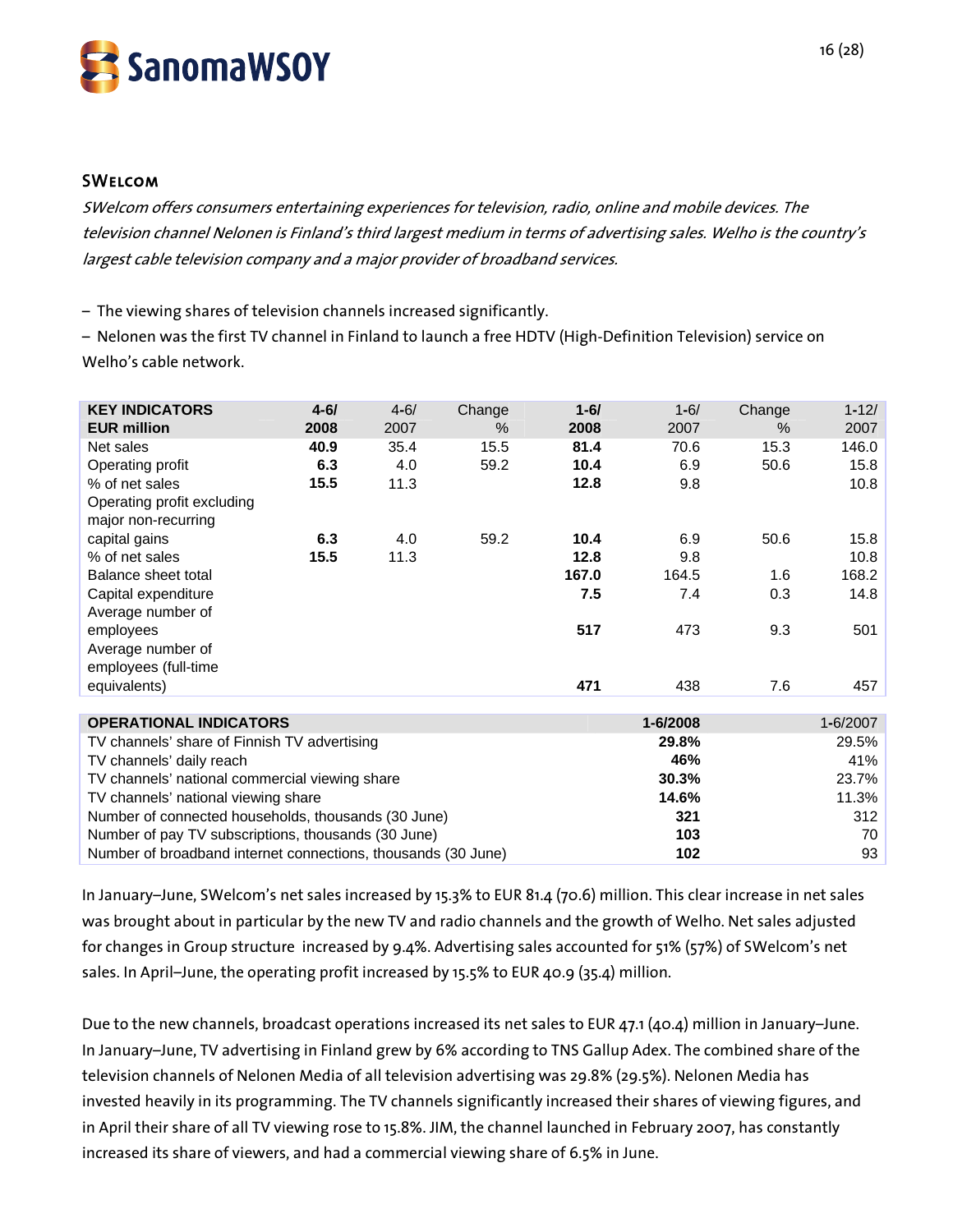

In June, Nelonen was the first TV channel in Finland to launch a free HDTV service on Welho's cable network. The launch of Nelonen HD allows viewers to enjoy programming in higher definition and quality. Nelonen Media's pay TV operations grew and in May, KinoTV already had over 100,000 and Urheilu+kanava over 300,000 subscribers.

According to the Association of Finnish Broadcasters, national radio advertising grew by 9% in January–June and Nelonen Media strengthened its market share to 12%. The audience reaches of Radio Rock and Radio Aalto remained at a good level in the first half of 2008.

Welho's net sales increased strongly due to strong growth in pay TV, broadband subscriptions and the sale of digital set-top boxes. Welho expanded its line up of HD channels with the launch of Eurosport HD in May. Further, Welho increased the speeds of its most popular broadband products.

The usage of SWelcom's online casual gaming sites increased. The Pelikone.fi online game portal launched in August 2007 has become the most popular free online casual gaming service in Finland. A new casual game website, Taukopelit.fi, targeting especially women was launched in June.

SWelcom's operating profit increased by 50.6% in January–June, totalling EUR 10.4 (6.9) million. This significant improvement was driven by improved profitability of broadcasting operations and the positive development of Welho. In April–June, the operating profit increased by 59.2% to EUR 6.3 (4.0) million.

In line with its strategy, SWelcom focuses on its core businesses of television and radio, broadband services and consumer-oriented entertainment services. In May, SWelcom divested its holding in Maxisat. The deal will have no significant impact on the Division's earnings for 2008.

SWelcom continues to develop its digital content and media solutions business, invest resources in the development of its online community services and in its viewing and listening shares.

In 2008, SWelcom's net sales are estimated to increase and operating profit excluding major non-recurring capital gains is expected to improve clearly.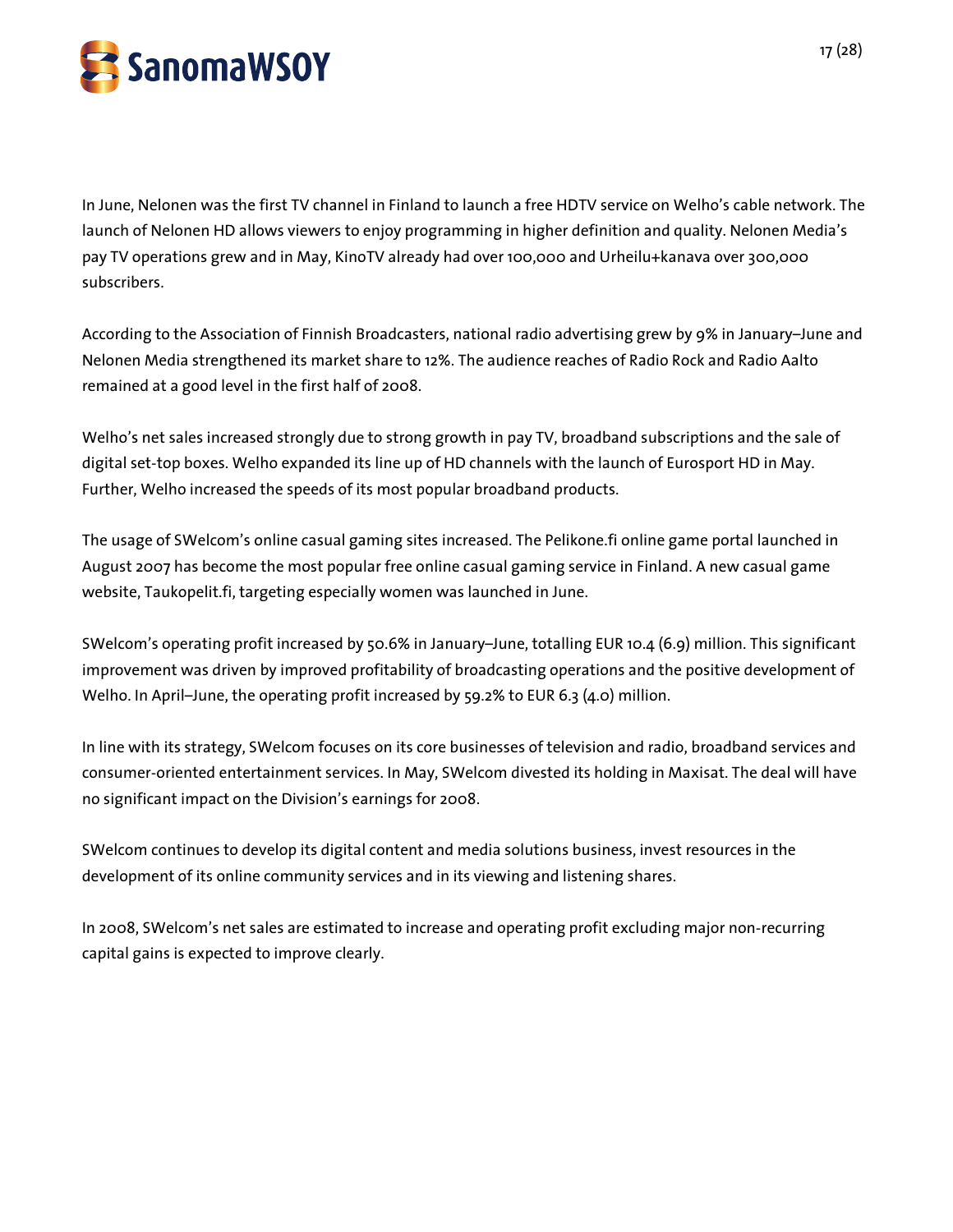

#### **RAUTAKIRJA**

Rautakirja is a retail specialist with operations in seven countries and whose business is based on a thorough understanding of customers' needs and on strong concepts. Rautakirja's success is built on over 200 million annual sales contacts, in which the consumer is present at a kiosk, bookstore or movie theatre. Rautakirja's press distribution operations serve publishers and retailers.

- Net sales grew in all businesses.
- Kiosk operations in Finland increased, and the integration of the Russian kiosk chain is progressing smoothly.
- Great movies in the early summer further increased the number of movie-goers.

| <b>KEY INDICATORS</b>                                 | $4 - 6/$           | $4 - 6/$ | Change  | $1 - 6/$ | $1 - 6/$ | Change  | $1 - 12/$ |
|-------------------------------------------------------|--------------------|----------|---------|----------|----------|---------|-----------|
| <b>EUR million</b>                                    | 2008               | 2007     | $\%$    | 2008     | 2007     | $\%$    | 2007      |
| Net sales                                             | 203.2              | 201.3    | 0.9     | 405.8    | 393.7    | 3.1     | 849.3     |
| Operating profit                                      | 7.4                | 10.6     | $-30.0$ | 17.3     | 19.5     | $-11.3$ | 55.6      |
| % of net sales                                        | 3.6                | 5.2      |         | 4.3      | 5.0      |         | 6.5       |
| Operating profit excluding                            |                    |          |         |          |          |         |           |
| major non-recurring                                   |                    |          |         |          |          |         |           |
| capital gains                                         | 7.4                | 10.6     | $-30.0$ | 17.3     | 19.5     | $-11.3$ | 50.7      |
| % of net sales                                        | 3.6                | 5.2      |         | 4.3      | 5.0      |         | 6.0       |
| Balance sheet total                                   |                    |          |         | 552.3    | 548.1    | 0.8     | 565.0     |
| Capital expenditure                                   |                    |          |         | 12.4     | 11.9     | 4.2     | 28.4      |
| Average number of                                     |                    |          |         |          |          |         |           |
| employees                                             |                    |          |         | 8,244    | 7,750    | 6.4     | 7,886     |
| Average number of                                     |                    |          |         |          |          |         |           |
| employees (full-time                                  |                    |          |         |          |          |         |           |
| equivalents)                                          |                    |          |         | 6,527    | 6,247    | 4.5     | 6,234     |
|                                                       |                    |          |         |          |          |         |           |
| <b>OPERATIONAL INDICATORS</b>                         |                    |          |         |          | 1-6/2008 |         | 1-6/2007  |
| Customer volume in kiosk operations, thousands        |                    |          |         |          | 104,435  |         | 103,932   |
| Customer volume in bookstores, thousands              |                    |          |         |          | 3,218    |         | 3,139     |
| Customer volume in movie theatres, thousands          |                    |          |         |          | 4,799    |         | 4,527     |
| Number of copies sold (press distribution), thousands | 194,982<br>191,794 |          |         |          |          |         |           |

In January–June, Rautakirja's net sales grew by 3.1%, totalling EUR 405.8 (393.7) million. Net sales increased particularly in bookstores, movie theatres and kiosk operations. Net sales adjusted for changes in the Group structure increased by 4.3%. Of Rautakirja's net sales, 34% (34%) came from outside Finland. In April–June, net sales increased by 0.9% to EUR 203.2 (201.3) million. Net sales growth in the second quarter was adversely affected by kiosk operations, with sales of some product groups lagging behind the comparable period.

Net sales from kiosk operations increased to EUR 197.1 (186.2) million. The sales of R-kiosks in Finland increased. The summer product range of the kiosks also included fishing permits. In addition to traditional kiosk products, various collector cards sold well. Despite the general economic uncertainty in the Baltic countries, net sales from kiosk operations increased in these markets. In Russia, where operations were launched in June 2007, net sales from kiosk operations developed according to plan. The integration of a kiosk company KP Roznitsa acquired at the end of March is under way. KP Roznitsa has 89 kiosks in the Rostov region in Southern Russia, and its net sales in 2007 amounted to some EUR 2 million.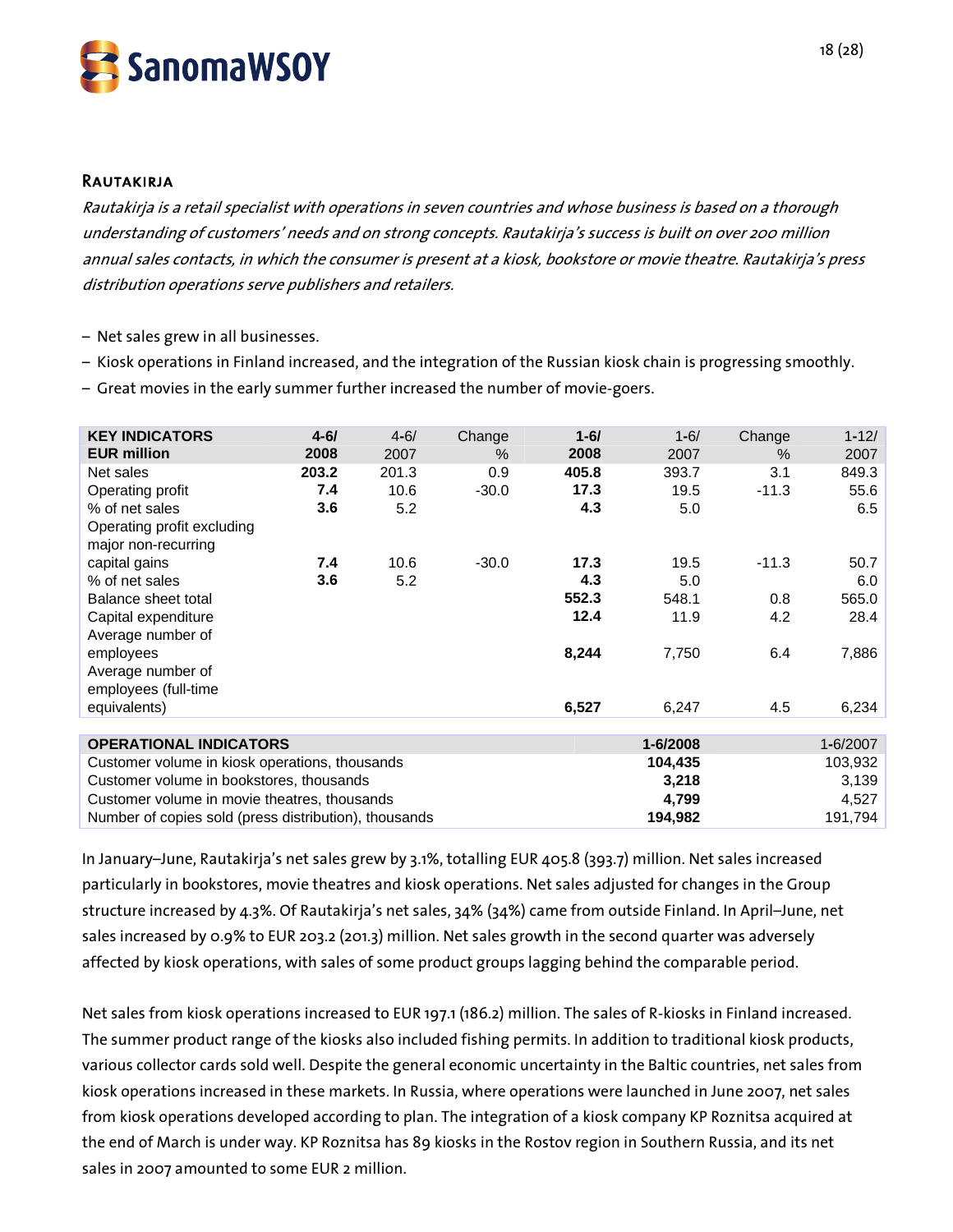

Press distribution increased its net sales to EUR 118.4 (117.2) million. Net sales were up in Finland, where the sales of the point-of-sale (POS) marketing company Printcenter acquired in February 2007 developed favourably. In Finland, the newsstand sales of tabloids fell in the first half of the year, while magazine sales were up slightly. Net sales also increased in the Baltic countries and Russia. The competitive situation in Romania has become increasingly tough; despite this, Hiparion Distribution has seen its net sales grow. In the Netherlands, the net sales of Aldipress decreased as a result of smaller distribution volumes. A programme aimed at rationalising operations is in progress at Aldipress and as a result, the company's workforce will be reduced by about one-third during 2008.

The net sales of bookstores grew to EUR 55.0 (52.7) million. Net sales increased both in Finland and Estonia. In Finland, growth was generated by the successful January book sale, the final Finnish-language volume of the Harry Potter series that hit the stores in March, and the strengthening of non-fiction sales in late spring. But on the whole, the development of the Finnish book market has been weak. In Estonia, net sales were boosted, for example, by the new stores opened in 2007. In May, Suomalainen Kirjakauppa sold its magazine subscription business to Lehtimarket. From now on, Suomalainen Kirjakauppa is concentrating on its core businesses of book trade and online book trade. In 2007, subscription business recorded net sales of about EUR 10 million and employed 16 people. The deal will have no significant impact on the Division's earnings for 2008.

Net sales from the entertainment business amounted to EUR 43.8 (45.4) million. Net sales from movie theatre operations increased in Finland, Lithuania and Latvia. Net sales of the entertainment business for the comparable period included net sales of the multi-purpose arena in Hamburg divested in October 2007. Movie admissions continued to grow. In addition to the good selection of movies, the growth has been particularly boosted by new movie theatres. In April 2007, the company opened a new multiplex in Kaunas, Lithuania, followed by a multiplex in Lahti, Finland, in November. New multiplex theatres will be opened during autumn 2008 in Vantaa, Finland, and Panevezys, Lithuania. Video rental operations expanded in April with the acquisition of a chain of 11 video rental stores in Lithuania. In May, the Finnish theatres pioneered the digital age of cinema by bringing alternative entertainment in the form of Formula 1 World Championships live to the big screen.

In January–June, Rautakirja's operating profit decreased by 11.3% to EUR 17.3 (19.5) million. Operating profit from kiosk operations decreased due to the increased level of costs. The operating profit of press distribution decreased as a result of the decreased tabloid volumes in Finland and magazine volumes in the Netherlands. Profits from kiosk operations and press distribution were also affected by investments in Russia. The results of the bookstores were at the comparable period's level. The entertainment business improved its operating profit. In April–June, Rautakirja's operating profit was EUR 7.4 (10.6) million. The result of the second quarter was clearly affected by the rapid increase in the level of costs, such as transportation and wages, across many of the businesses. Rautakirja has initiated a number of cost-saving measures throughout its businesses and in all of its operating countries.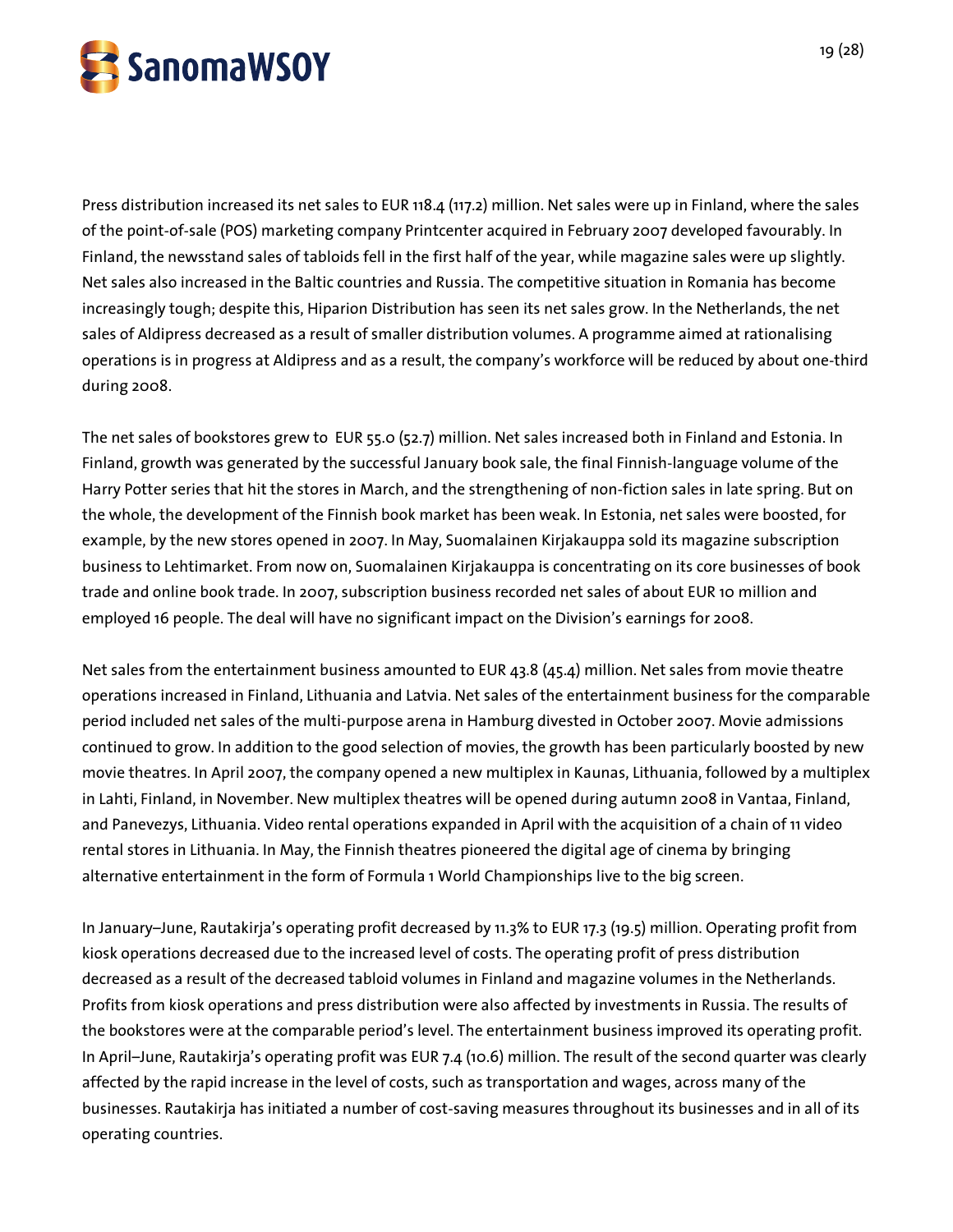

In addition to the home markets of Finland and the Baltic countries, Rautakirja's expansion and development efforts will also focus on the emerging economies of Russia and Central Eastern Europe. At the moment, the company is investing in kiosks and press distribution in Russia and Romania. Rautakirja's goal is to achieve a strong position in these countries and participate actively in the development of the local newspaper and magazine markets.

In 2008, Rautakirja's net sales are estimated to grow. Operating profit excluding major non-recurring capital gains is expected to improve.

Helsinki

Board of Directors SanomaWSOY Corporation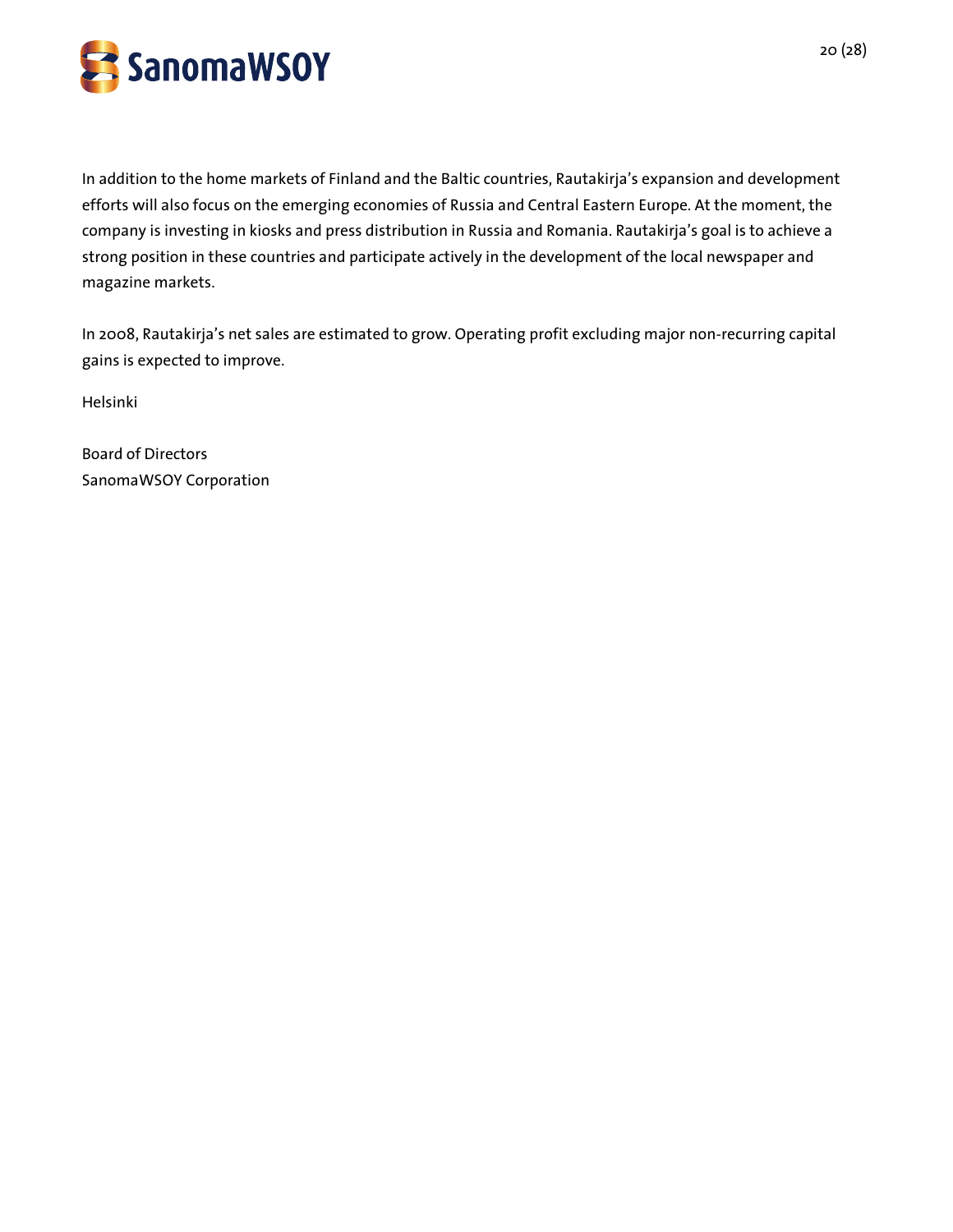

#### Accounting policies

The SanomaWSOY Group has prepared its Interim Report in accordance with IAS 34'Interim Financial Reporting' while adhering to related IFRS standards and interpretations applicable within the EU on 1 January 2008. SanomaWSOY's interim financial report has been prepared in accordance with the accounting policies described in the Group's Consolidated Financial Statements for 2007. This Interim Report is unaudited. The definitions of key indicators have been refined. The definitions are presented on the Group's website at www.sanomawsoy.com.

# CONSOLIDATED FINANCIAL STATEMENTS (UNAUDITED)

| <b>CONSOLIDATED INCOME STATEMENT</b><br><b>EUR million</b>                                 | 1-6/2008 | 1-6/2007 | Change, % | 1-12/2007 |
|--------------------------------------------------------------------------------------------|----------|----------|-----------|-----------|
|                                                                                            |          |          |           |           |
| <b>NET SALES</b>                                                                           | 1,452.8  | 1,408.0  | 3.2       | 2,926.3   |
| Other operating income                                                                     | 55.8     | 62.3     | $-10.4$   | 95.2      |
| Materials and services                                                                     | 642.8    | 622.0    | 3.3       | 1,308.9   |
| Personnel expenses                                                                         | 349.8    | 320.5    | 9.1       | 646.5     |
| Other operating expenses                                                                   | 272.5    | 268.9    | 1.4       | 572.7     |
| Depreciation and impairment losses                                                         | 72.4     | 72.0     | 0.6       | 149.7     |
| <b>OPERATING PROFIT</b>                                                                    | 171.2    | 186.9    | $-8.4$    | 343.8     |
| Share in result of associated companies                                                    | 4.6      | 4.5      | 2.2       | 12.4      |
| Financial income                                                                           | 6.6      | 4.7      | 42.1      | 9.2       |
| Financial expenses                                                                         | 27.2     | 21.3     | 27.5      | 44.9      |
| <b>RESULT BEFORE TAXES</b>                                                                 | 155.2    | 174.8    | $-11.2$   | 320.4     |
| Income taxes                                                                               | $-35.5$  | $-44.3$  | $-19.9$   | $-74.4$   |
| <b>RESULT FOR THE PERIOD</b>                                                               | 119.7    | 130.4    | $-8.2$    | 246.1     |
| Attributable to:                                                                           |          |          |           |           |
| Equity holders of the Parent Company                                                       | 118.9    | 131.3    | $-9.4$    | 242.8     |
| Minority interest                                                                          | 0.7      | $-0.9$   |           | 3.2       |
| Earnings per share for result attributable to<br>the equity holders of the Parent Company: |          |          |           |           |
| Earnings per share, EUR                                                                    | 0.74     | 0.80     | $-7.4$    | 1.47      |
| Diluted earnings per share, EUR                                                            | 0.73     | 0.79     | $-6.9$    | 1.46      |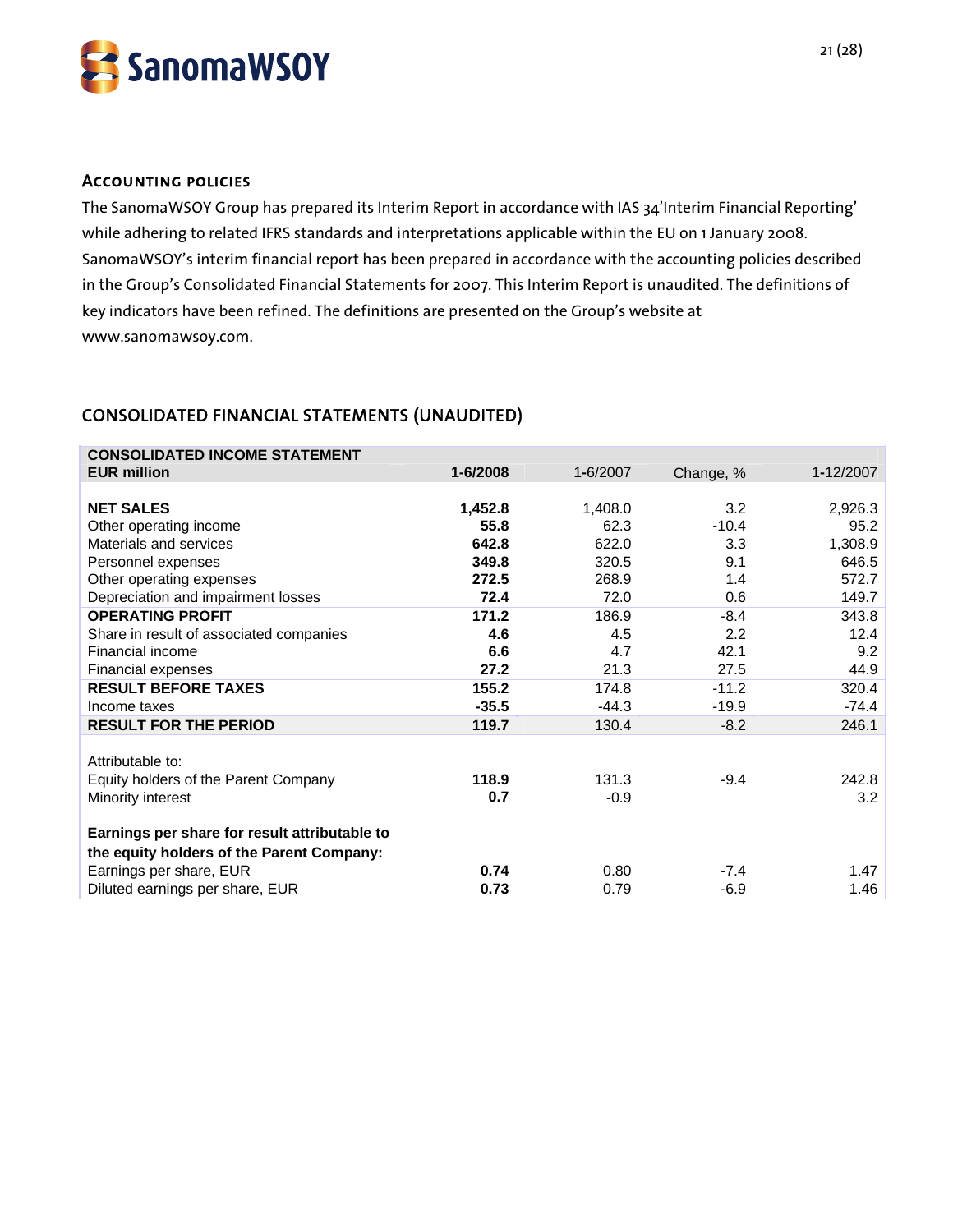

| <b>CONSOLIDATED BALANCE SHEET</b>                               |           |           |           |            |
|-----------------------------------------------------------------|-----------|-----------|-----------|------------|
| <b>EUR million</b>                                              | 30.6.2008 | 30.6.2007 | Change, % | 31.12.2007 |
|                                                                 |           |           |           |            |
| <b>ASSETS</b>                                                   |           |           |           |            |
|                                                                 |           |           |           |            |
| <b>NON-CURRENT ASSETS</b>                                       |           |           |           |            |
| Tangible assets                                                 | 506.8     | 566.8     | $-10.6$   | 498.7      |
| Investment property                                             | 9.8       | 9.5       | 2.4       | 9.5        |
| Goodwill                                                        | 1,504.1   | 1,414.6   | 6.3       | 1,432.8    |
| Other intangible assets                                         | 380.1     | 380.1     | 0.0       | 379.6      |
| Interest in associated companies                                | 70.4      | 70.0      | 0.5       | 75.2       |
| Available-for-sale financial assets                             | 21.4      | 16.3      | 31.3      | 15.9       |
| Deferred tax receivables                                        | 45.7      | 53.5      | $-14.6$   | 42.4       |
| Trade and other receivables                                     | 42.2      | 38.4      | 9.8       | 37.9       |
| NON-CURRENT ASSETS, TOTAL                                       | 2,580.5   | 2,549.4   | 1.2       | 2,492.1    |
|                                                                 |           |           |           |            |
| <b>CURRENT ASSETS</b>                                           |           |           |           |            |
| Inventories                                                     | 196.1     | 170.9     | 14.8      | 170.7      |
| Income tax receivables                                          | 42.2      | 22.4      | 88.6      | 25.9       |
| Trade and other receivables                                     | 459.2     | 424.0     | 8.3       | 415.4      |
| Available-for-sale financial assets                             | 1.1       |           |           | 0.1        |
| Cash and cash equivalents                                       | 90.2      | 89.9      | 0.3       | 88.1       |
| <b>CURRENT ASSETS, TOTAL</b>                                    | 788.7     | 707.2     | 11.5      | 700.2      |
|                                                                 |           |           |           |            |
| <b>ASSETS, TOTAL</b>                                            | 3,369.2   | 3,256.6   | 3.5       | 3,192.3    |
|                                                                 |           |           |           |            |
| <b>EQUITY AND LIABILITIES</b>                                   |           |           |           |            |
|                                                                 |           |           |           |            |
| <b>EQUITY</b>                                                   |           |           |           |            |
|                                                                 |           |           |           |            |
| Equity attributable to the equity holders of the Parent Company | 71.3      | 71.1      |           | 71.3       |
| Share capital                                                   | $-31.2$   |           | 0.3       | $-51.6$    |
| Treasury shares                                                 |           |           |           |            |
| Other equity                                                    | 1,236.0   | 1,216.7   | 1.6       | 1,326.2    |
|                                                                 | 1,276.1   | 1,287.8   | $-0.9$    | 1,345.9    |
| Minority interest                                               | 21.0      | 13.8      | 51.8      | 18.3       |
| EQUITY, TOTAL                                                   | 1,297.1   | 1,301.6   | $-0.3$    | 1,364.2    |
|                                                                 |           |           |           |            |
| <b>NON-CURRENT LIABILITIES</b>                                  |           |           |           |            |
| Deferred tax liabilities                                        | 106.1     | 105.0     | 1.0       | 103.9      |
| Pension obligations                                             | 43.7      | 55.2      | $-20.9$   | 45.2       |
| Provisions                                                      | 8.4       | 8.0       | 6.0       | 8.8        |
| Interest-bearing liabilities                                    | 448.7     | 40.9      |           | 328.1      |
| Trade and other payables                                        | 28.3      | 34.5      | $-17.8$   | 28.3       |
|                                                                 |           |           |           |            |
| <b>CURRENT LIABILITIES</b>                                      |           |           |           |            |
| Provisions                                                      | 9.3       | 9.4       | $-0.8$    | 7.8        |
| Interest-bearing liabilities                                    | 699.8     | 979.8     | $-28.6$   | 553.4      |
| Income tax liabilities                                          | 29.2      | 27.0      | 8.1       | 8.4        |
| Trade and other payables                                        | 698.6     | 695.2     | 0.5       | 744.3      |
|                                                                 |           |           |           |            |
| LIABILITIES, TOTAL                                              | 2,072.1   | 1,955.0   | 6.0       | 1,828.1    |
|                                                                 |           |           |           |            |
| <b>EQUITY AND LIABILITIES, TOTAL</b>                            | 3,369.2   | 3,256.6   | 3.5       | 3,192.3    |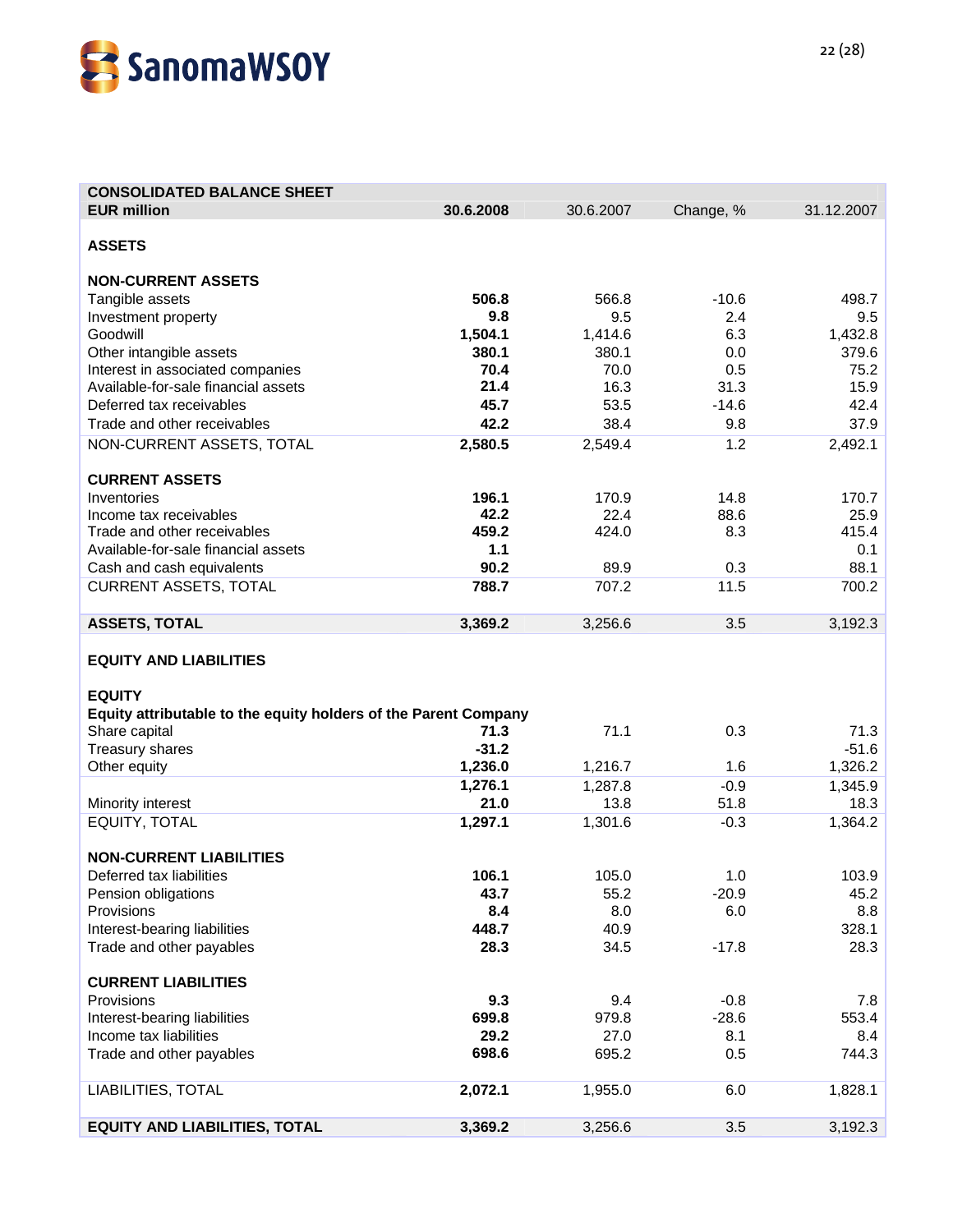

# **CHANGES IN CONSOLIDATED EQUITY**

| <b>EUR million</b>                         |              | Equity attributable to the equity holders<br>of the Parent Company |              |              |                 |          |
|--------------------------------------------|--------------|--------------------------------------------------------------------|--------------|--------------|-----------------|----------|
|                                            | <b>Share</b> | <b>Treasury</b>                                                    | <b>Other</b> | <b>Total</b> | <b>Minority</b> | Equity,  |
|                                            | capital      | shares                                                             | equity       |              | interest        | total    |
|                                            |              |                                                                    |              |              |                 |          |
| <b>EQUITY AT 1 JAN 2007</b>                | 70.9         |                                                                    | 1,234.8      | 1,305.7      | 17.0            | 1,322.7  |
| Change in translation differences          |              |                                                                    | 1.6          | 1.6          | 0.2             | 1.8      |
| Other items                                |              |                                                                    | $-0.2$       | $-0.2$       |                 | $-0.2$   |
| Items recognised directly in equity, total |              |                                                                    | 1.4          | 1.4          | 0.2             | 1.6      |
| Result for the period                      |              |                                                                    | 131.3        | 131.3        | $-0.9$          | 130.4    |
| TOTAL RECOGNISED INCOME                    |              |                                                                    |              |              |                 |          |
| <b>AND EXPENSES</b>                        |              |                                                                    | 132.8        | 132.8        | $-0.7$          | 132.0    |
| Conversion of capital notes                | 0.0          |                                                                    | 1.7          | 1.7          |                 | 1.7      |
| Use of share options                       | 0.1          |                                                                    | 1.4          | 1.4          |                 | 1.4      |
| Expense recognition of options granted     |              |                                                                    | 2.8          | 2.8          |                 | 2.8      |
| Dividends paid                             |              |                                                                    | $-156.7$     | $-156.7$     | $-2.1$          | $-158.9$ |
| Change in minority interests               |              |                                                                    |              |              | $-0.2$          | $-0.2$   |
| EQUITY AT 30 JUNE 2007                     | 71.1         |                                                                    | 1,216.7      | 1,287.8      | 13.8            | 1,301.6  |
|                                            |              |                                                                    |              |              |                 |          |
| <b>EQUITY AT 1 JAN 2008</b>                | 71.3         | $-51.6$                                                            | 1,326.2      | 1,345.9      | 18.3            | 1,364.2  |
| Change in translation differences          |              |                                                                    | 13.8         | 13.8         | 0.6             | 14.5     |
| Other items                                |              |                                                                    | 0.0          | 0.0          |                 | 0.0      |
| Items recognised directly in equity, total |              |                                                                    | 13.8         | 13.8         | 0.6             | 14.5     |
| Result for the period                      |              |                                                                    | 118.9        | 118.9        | 0.7             | 119.7    |
| <b>TOTAL RECOGNISED INCOME</b>             |              |                                                                    |              |              |                 |          |
| <b>AND EXPENSES</b>                        |              |                                                                    | 132.8        | 132.8        | 1.4             | 134.1    |
| Acquisition of treasury shares             |              | $-41.2$                                                            |              | $-41.2$      |                 | $-41.2$  |
| Cancellation of treasury shares            |              | 61.6                                                               | $-61.6$      |              |                 |          |
| Use of share options                       | 0.0          |                                                                    | 0.0          | 0.0          |                 | 0.0      |
| Expense recognition of options granted     |              |                                                                    | 2.6          | 2.6          |                 | 2.6      |
| Dividends paid                             |              |                                                                    | $-160.8$     | $-160.8$     | $-2.2$          | $-163.0$ |
| Change in minority interests               |              |                                                                    | $-3.1$       | $-3.1$       | 3.5             | 0.4      |
| <b>EQUITY AT 30 JUNE 2008</b>              | 71.3         | $-31.2$                                                            | 1,236.0      | 1,276.1      | 21.0            | 1,297.1  |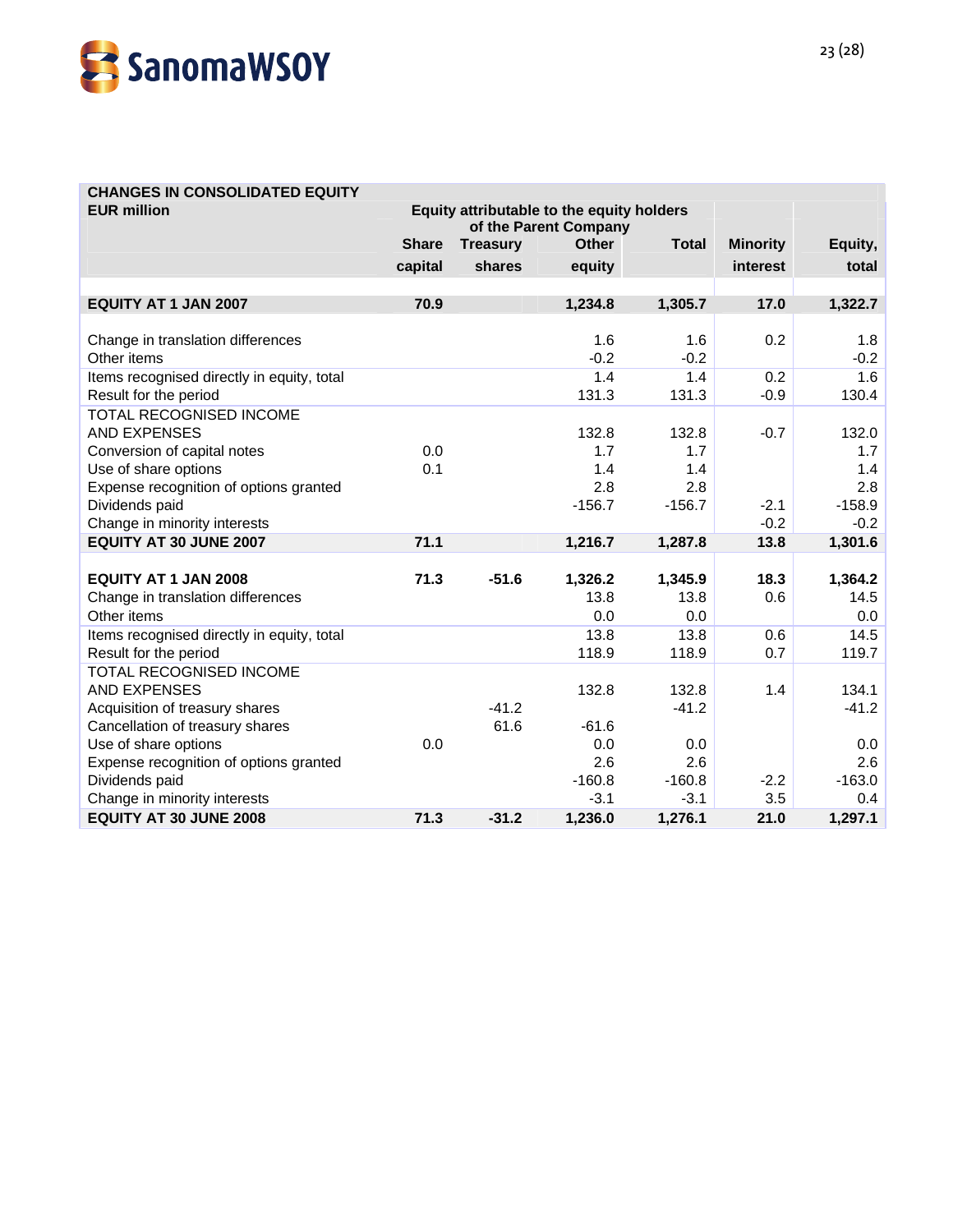

| <b>CONSOLIDATED CASH FLOW STATEMENT</b>         |          |          |           |           |
|-------------------------------------------------|----------|----------|-----------|-----------|
| <b>EUR million</b>                              | 1-6/2008 | 1-6/2007 | Change, % | 1-12/2007 |
| <b>OPERATIONS</b>                               |          |          |           |           |
| Result for the period                           | 119.7    | 130.4    | $-8.2$    | 246.1     |
| Adjustments                                     | 77.7     | 71.3     | 9.0       | 161.5     |
| Change in working capital                       | $-97.8$  | $-87.2$  | 12.2      | $-45.8$   |
| Financial items and taxes                       | $-62.3$  | $-72.6$  | $-14.3$   | $-133.8$  |
| <b>CASH FLOW FROM OPERATIONS</b>                | 37.3     | 41.9     | $-11.0$   | 227.9     |
|                                                 |          |          |           |           |
| <b>INVESTMENTS</b>                              |          |          |           |           |
| Acquisition of tangible and intangible assets   | $-49.9$  | $-42.3$  | 17.9      | $-88.6$   |
| Operations acquired                             | $-75.4$  | $-29.7$  |           | $-49.8$   |
| Sales of tangible and intangible assets         | 9.7      | 20.2     | $-51.8$   | 23.8      |
| Operations sold                                 | 39.6     | 21.1     | 87.6      | 85.0      |
| Loans granted                                   | $-20.2$  | $-5.7$   |           | $-4.4$    |
| Repayments of loan receivables                  | 3.3      | 3.6      | -7.6      | 3.9       |
| Other cash flow from investments                | 7.4      | 8.6      | $-14.3$   | 13.0      |
| CASH FLOW FROM INVESTMENTS                      | $-85.5$  | $-24.2$  |           | $-17.2$   |
| CASH FLOW BEFORE FINANCING                      | $-48.3$  | 17.6     |           | 210.7     |
| <b>FINANCING</b>                                |          |          |           |           |
| Proceeds from share subscriptions               | 0.0      | 1.4      | $-96.8$   | 5.2       |
| Change in loans with short maturity             | 106.9    | 18.1     |           | 101.5     |
| Drawings of other loans                         | 167.9    | 152.9    | 9.8       | 295.5     |
| Repayments of other loans                       | $-6.0$   | $-23.4$  | $-74.1$   | $-403.1$  |
| <b>Treasury shares</b>                          | $-40.9$  |          |           | $-51.0$   |
| Dividends paid                                  | $-163.0$ | $-158.9$ | 2.6       | $-158.8$  |
| Other cash flow from financing                  | $-1.8$   | $-2.2$   | $-18.4$   | $-3.0$    |
| <b>CASH FLOW FROM FINANCING</b>                 | 63.0     | $-12.0$  |           | $-213.7$  |
| <b>CHANGE IN CASH AND CASH EQUIVALENTS</b>      |          |          |           |           |
| <b>ACCORDING TO CASH FLOW STATEMENT</b>         | 14.7     | 5.6      |           | $-3.0$    |
| Effect of exchange rate differences on cash and |          |          |           |           |
| cash equivalents                                | $-0.5$   | 0.4      |           | $-1.7$    |
| NET CHANGE IN CASH AND CASH                     |          |          |           |           |
| <b>EQUIVALENTS</b>                              | 14.2     | 6.0      |           | $-4.7$    |
|                                                 |          |          |           |           |
| Cash and cash equivalents at 1 Jan              | 72.4     | 77.1     | $-6.1$    | 77.1      |
| Cash and cash equivalents at 30 June / 31 Dec   | 86.6     | 83.0     | 4.3       | 72.4      |

Cash and cash equivalents in cash flow statement include cash and cash equivalents less bank overdrafts.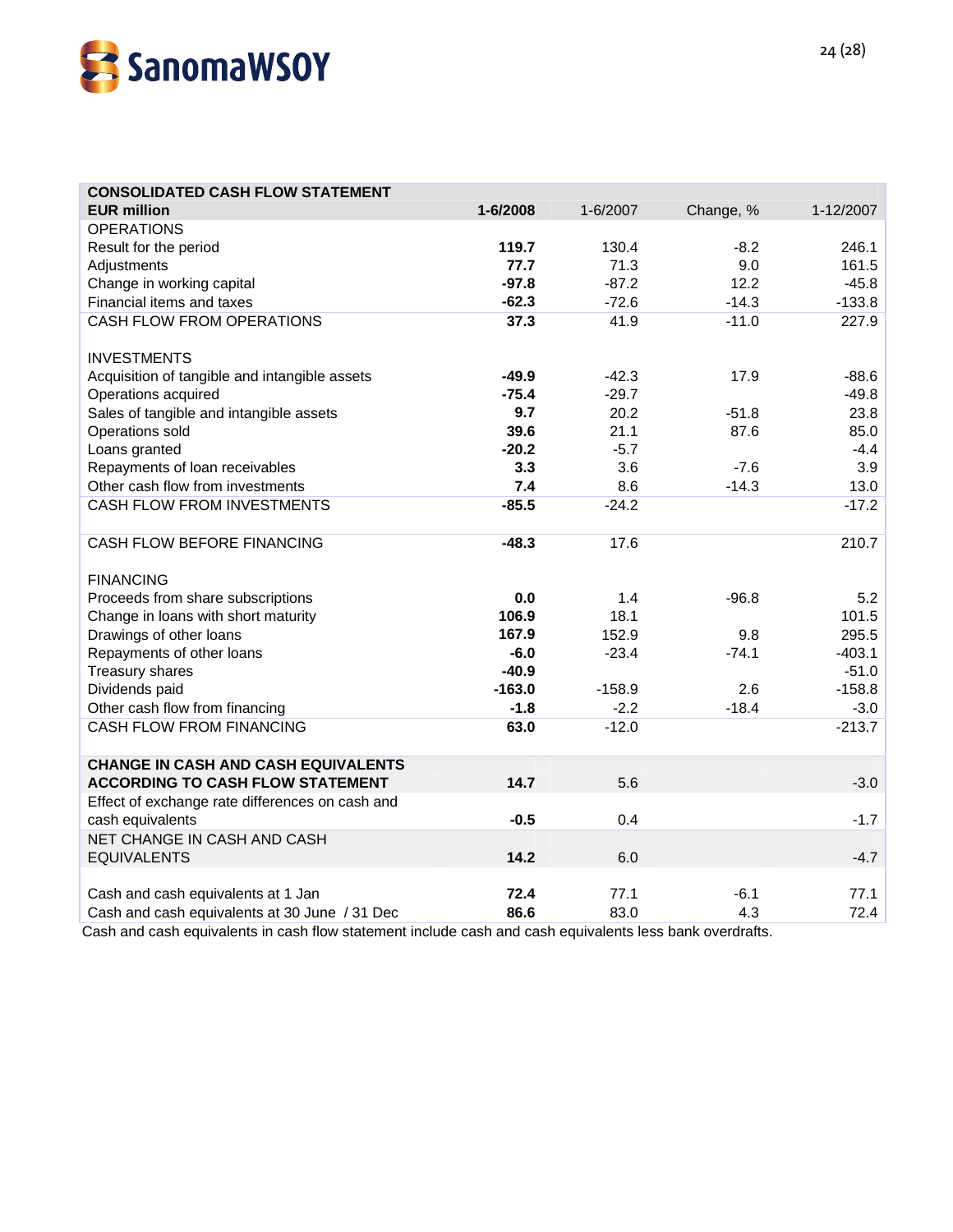

# **NET SALES BY BUSINESS EUR million** 1-3/ **4-6/** 1-3/ **4-6/** 7-9/ 10-12/ 1-12/ 2008 **2008** 2007 **2007** 2007 2007 2007 **SANOMA MAGAZINES**  Sanoma Magazines Netherlands 111.7 **135.2** 119.8 **136.6** 129.2 154.2 539.8 Sanoma Magazines International 70.1 **76.8** 65.8 **68.5** 66.0 83.2 283.4 Sanoma Magazines Belgium 54.2 **55.5** 52.5 **55.8** 48.1 60.1 216.6 Sanoma Magazines Finland 50.7 **51.9** 50.1 **48.6** 48.1 56.0 202.8 Eliminations -1.3 **-0.9** -1.2 **-1.2** -1.0 -1.2 -4.6 TOTAL 285.5 **318.5** 287.1 **308.2** 290.4 352.4 1,238.1 **SANOMA**  Helsingin Sanomat 74.1 **71.2** 72.3 **68.0** 66.2 72.4 278.9 Ilta-Sanomat 22.5 **24.1** 23.6 **24.6** 22.9 23.6 94.8 Other publishing 22.4 **23.3** 24.3 **24.7** 22.6 25.9 97.5 Other businesses 38.5 **38.1** 38.5 **38.0** 37.0 39.1 152.6 Eliminations -36.6 **-35.6** -36.4 **-35.5** -34.8 -36.4 -143.0 TOTAL 120.8 **121.1** 122.4 **119.8** 114.0 124.6 480.8 **SANOMAWSOY EDUCATION AND BOOKS** Educational publishing 24.6 **83.9** 20.0 **78.5** 68.7 30.6 197.7 Publishing 27.5 **20.8** 26.3 **20.8** 20.7 29.6 97.3 Other businesses 12.0 **11.3** 12.0 **11.0** 14.2 14.0 51.1 Eliminations -5.7 **-5.5** -6.0 **-5.4** -6.5 -5.7 -23.7 TOTAL 58.3 **110.5** 52.2 **104.8** 97.0 68.5 322.5 **SWELCOM**  TV and radio 22.6 **24.5** 20.1 **20.3** 16.3 26.5 83.2 Other businesses 18.0 **16.7** 15.4 **15.3** 16.7 16.2 63.6 Eliminations -0.1 **-0.3** -0.3 **-0.2** -0.2 -0.2 -0.8 TOTAL 40.5 **40.9** 35.2 **35.4** 32.8 42.5 146.0 **RAUTAKIRJA**  Kiosk operations 94.6 **102.5** 86.9 **99.3** 95.5 103.8 385.5 Press distribution 58.2 **60.2** 56.2 **61.0** 61.8 66.5 245.5 Bookstores 31.0 **24.0** 29.6 **23.1** 37.7 50.0 140.3 Entertainment 24.4 **19.4** 23.5 **22.0** 24.0 26.6 95.9 Eliminations -5.5 **-3.0** -3.9 **-4.0** -4.3 -5.8 -18.0 TOTAL 202.7 **203.2** 192.4 **201.3** 214.5 241.1 849.3 Other companies and eliminations -24.8 **-24.4** -25.6 **-25.1** -30.1 -29.4 -110.3 **TOTAL** 683.1 **769.8** 663.7 **744.4** 718.6 799.6 2,926.3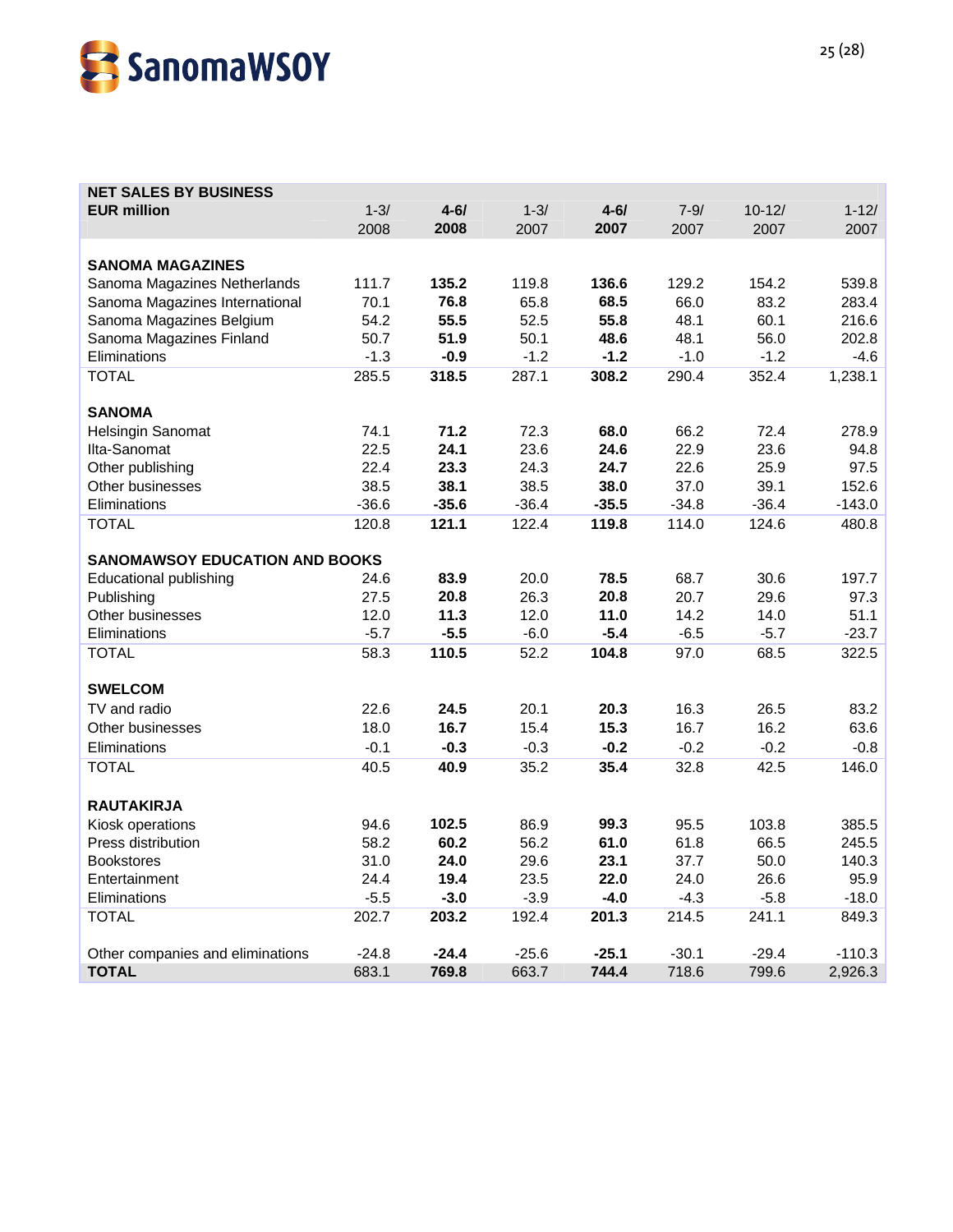

| <b>OPERATING PROFIT BY DIVISION</b> |          |          |          |          |          |            |           |
|-------------------------------------|----------|----------|----------|----------|----------|------------|-----------|
| <b>EUR million</b>                  | $1 - 3/$ | $4 - 6/$ | $1 - 3/$ | $4 - 61$ | $7 - 9/$ | $10 - 12/$ | $1 - 12/$ |
|                                     | 2008     | 2008     | 2007     | 2007     | 2007     | 2007       | 2007      |
| Sanoma Magazines                    | 48.2     | 46.6     | 32.1     | 61.3     | 30.4     | 37.2       | 160.9     |
| Sanoma                              | 17.9     | 14.7     | 19.6     | 17.3     | 17.2     | 13.6       | 67.6      |
| SanomaWSOY Education                |          |          |          |          |          |            |           |
| and Books                           | $-4.3$   | 26.4     | $-6.5$   | 29.8     | 27.9     | $-6.6$     | 44.5      |
| SWelcom                             | 4.0      | 6.3      | 2.9      | 4.0      | 3.5      | 5.4        | 15.8      |
| Rautakirja                          | 9.9      | 7.4      | 9.0      | 10.6     | 13.0     | 23.1       | 55.6      |
| Other companies and eliminations    | $-3.0$   | $-2.9$   | $-3.1$   | 10.1     | $-3.4$   | $-4.3$     | $-0.7$    |
| <b>TOTAL</b>                        | 72.7     | 98.5     | 54.0     | 133.0    | 88.5     | 68.3       | 343.8     |

#### **CHANGES IN PROPERTY, PLANT AND EQUIPMENT**

| ו והוקטבט ווז ו ווטו בולו ו, ו בהוז ו הוס בשטוו ווובוז ו |           |           |           |            |  |  |  |  |  |
|----------------------------------------------------------|-----------|-----------|-----------|------------|--|--|--|--|--|
| <b>EUR million</b>                                       | 30.6.2008 | 30.6.2007 | Change, % | 31.12.2007 |  |  |  |  |  |
|                                                          |           |           |           |            |  |  |  |  |  |
| Carrying amount at 1 Jan                                 | 498.7     | 572.3     | $-12.9$   | 572.3      |  |  |  |  |  |
| Increases                                                | 37.9      | 29.3      | 29.2      | 63.4       |  |  |  |  |  |
| Acquisition of operations                                | 6.5       | 0.7       |           | 1.2        |  |  |  |  |  |
| Decreases                                                | $-3.7$    | $-1.7$    | 112.1     | $-4.3$     |  |  |  |  |  |
| Disposals of operations                                  | $-0.2$    | $-0.8$    | $-74.3$   | $-66.9$    |  |  |  |  |  |
| Depreciation for the period                              | $-32.0$   | $-32.7$   | $-2.2$    | $-65.7$    |  |  |  |  |  |
| Impairment losses for the period                         | $-0.7$    | 0.0       |           | $-0.3$     |  |  |  |  |  |
| Exchange rate differences and other changes              | 0.3       | $-0.3$    |           | $-1.1$     |  |  |  |  |  |
| Carrying amount at 30 June / 31 Dec                      | 506.8     | 566.8     | $-10.6$   | 498.7      |  |  |  |  |  |
|                                                          |           |           |           |            |  |  |  |  |  |

The commitments for acquisitions of tangible assets were EUR 3.1 million (2007: EUR 6.3 million).

| <b>CONTINGENT LIABILITIES</b>                                   |           |           |           |            |  |  |  |  |  |
|-----------------------------------------------------------------|-----------|-----------|-----------|------------|--|--|--|--|--|
| <b>EUR million</b>                                              | 30.6.2008 | 30.6.2007 | Change, % | 31.12.2007 |  |  |  |  |  |
| <b>CONTINGENCIES FOR OWN COMMITMENTS</b>                        |           |           |           |            |  |  |  |  |  |
| Mortgages                                                       | 23.2      | 9.8       |           | 20.2       |  |  |  |  |  |
| Pledges                                                         | 5.8       | 18.7      | $-68.9$   | 5.8        |  |  |  |  |  |
| Other items                                                     | 0.4       | 0.4       | 0.5       | 0.4        |  |  |  |  |  |
| <b>TOTAL</b>                                                    | 29.4      | 28.9      | 2.0       | 26.4       |  |  |  |  |  |
|                                                                 |           |           |           |            |  |  |  |  |  |
| <b>CONTINGENCIES INCURRED ON BEHALF OF ASSOCIATED COMPANIES</b> |           |           |           |            |  |  |  |  |  |
| Guarantees                                                      | 10.5      | 7.9       | 33.1      | 7.9        |  |  |  |  |  |
| <b>TOTAL</b>                                                    | 10.5      | 7.9       | 33.1      | 7.9        |  |  |  |  |  |
|                                                                 |           |           |           |            |  |  |  |  |  |
| <b>CONTINGENCIES INCURRED ON BEHALF OF OTHER COMPANIES</b>      |           |           |           |            |  |  |  |  |  |
| Guarantees                                                      | 0.2       | 0.1       | 25.5      | 0.1        |  |  |  |  |  |
| <b>TOTAL</b>                                                    | 0.2       | 0.1       | 25.5      | 0.1        |  |  |  |  |  |
|                                                                 |           |           |           |            |  |  |  |  |  |
| <b>CONTINGENCIES INCURRED ON BEHALF OF OTHER COMPANIES</b>      |           |           |           |            |  |  |  |  |  |
| Operating lease liabilities                                     | 261.1     | 256.7     | 1.7       | 275.8      |  |  |  |  |  |
| Royalties                                                       | 23.4      | 22.5      | 3.7       | 27.2       |  |  |  |  |  |
| Other                                                           | 38.2      | 49.5      | $-22.9$   | 42.9       |  |  |  |  |  |
| <b>TOTAL</b>                                                    | 322.7     | 328.7     | $-1.8$    | 345.9      |  |  |  |  |  |
|                                                                 |           |           |           |            |  |  |  |  |  |
| <b>CONTINGENT LIABILITIES, TOTAL</b>                            | 362.8     | 365.7     | $-0.8$    | 380.4      |  |  |  |  |  |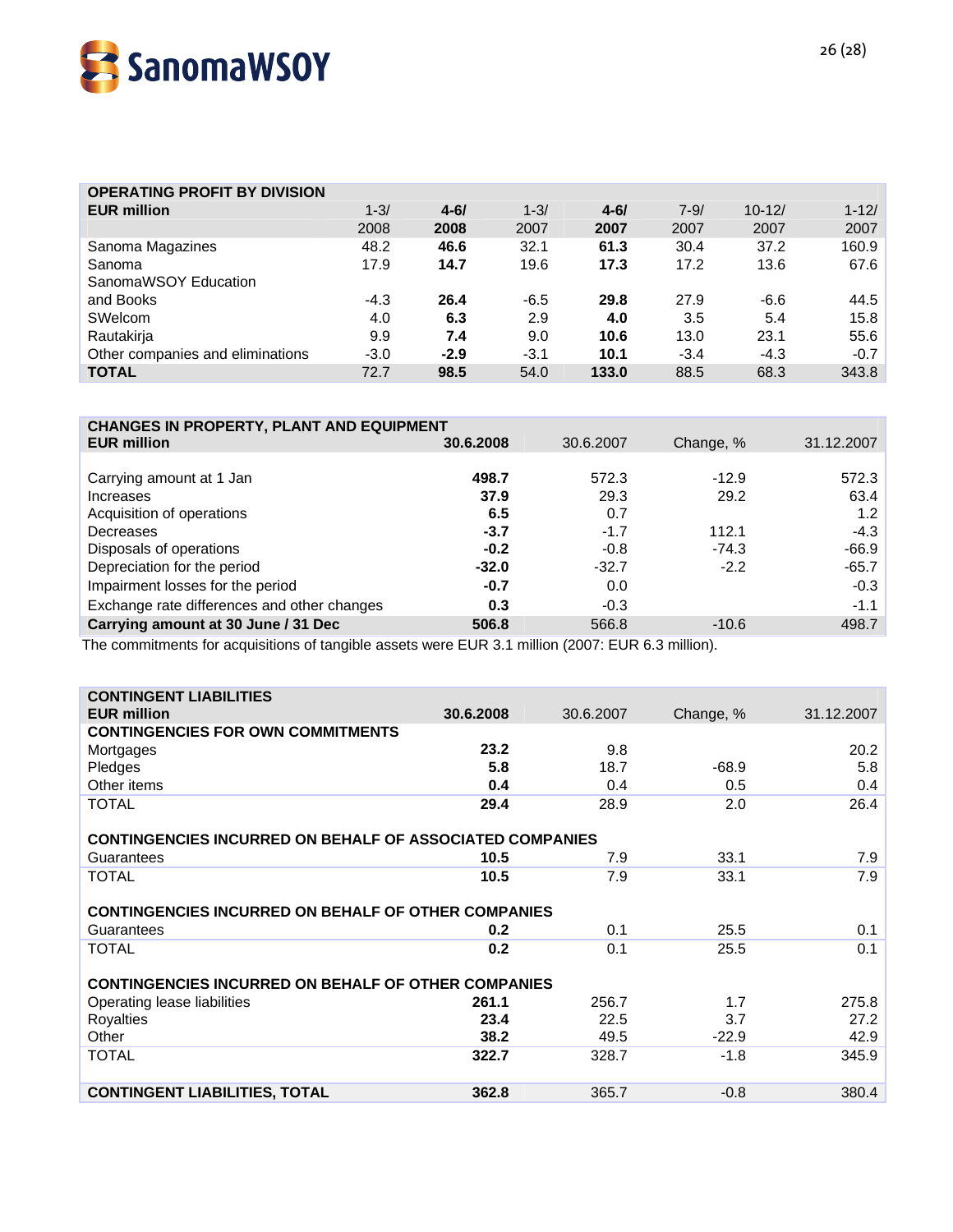

| <b>CONSOLIDATED INCOME STATEMENT BY QUARTER</b> |          |          |          |          |          |            |           |  |
|-------------------------------------------------|----------|----------|----------|----------|----------|------------|-----------|--|
| <b>EUR million</b>                              | $1 - 3/$ | $4 - 6/$ | $1 - 3/$ | $4 - 6/$ | $7 - 9/$ | $10 - 12/$ | $1 - 12/$ |  |
|                                                 | 2008     | 2008     | 2007     | 2007     | 2007     | 2007       | 2007      |  |
| <b>NET SALES</b>                                | 683.1    | 769.8    | 663.7    | 744.4    | 718.6    | 799.6      | 2,926.3   |  |
| Other operating income                          | 38.1     | 17.7     | 13.3     | 49.0     | 12.4     | 20.6       | 95.2      |  |
| Materials and services                          | 309.4    | 333.4    | 294.9    | 327.1    | 323.3    | 363.5      | 1,308.9   |  |
| Personnel expenses                              | 172.2    | 177.5    | 158.4    | 162.2    | 151.8    | 174.2      | 646.5     |  |
| Other operating expenses                        | 131.1    | 141.5    | 135.0    | 133.9    | 130.3    | 173.5      | 572.7     |  |
| Depreciation and                                |          |          |          |          |          |            |           |  |
| impairment losses                               | 35.8     | 36.6     | 34.6     | 37.3     | 37.1     | 40.7       | 149.7     |  |
| <b>OPERATING PROFIT</b>                         | 72.7     | 98.5     | 54.0     | 133.0    | 88.5     | 68.3       | 343.8     |  |
| Share in result of                              |          |          |          |          |          |            |           |  |
| associated companies                            | 3.0      | 1.6      | 1.8      | 2.7      | 2.0      | 5.9        | 12.4      |  |
| Financial income                                | 3.5      | 3.1      | 4.8      | $-0.2$   | 2.5      | 2.1        | 9.2       |  |
| Financial expenses                              | 12.7     | 14.5     | 11.9     | 9.4      | 11.2     | 12.4       | 44.9      |  |
| <b>RESULT BEFORE TAXES</b>                      | 66.5     | 88.7     | 48.6     | 126.1    | 81.9     | 63.8       | 320.4     |  |
| Income taxes                                    | $-12.2$  | $-23.4$  | $-13.7$  | $-30.6$  | $-20.3$  | $-9.7$     | $-74.4$   |  |
| <b>RESULT FOR THE PERIOD</b>                    | 54.4     | 65.3     | 34.9     | 95.5     | 61.5     | 54.1       | 246.1     |  |
|                                                 |          |          |          |          |          |            |           |  |
| Attributable to:                                |          |          |          |          |          |            |           |  |
| Equity holders of                               |          |          |          |          |          |            |           |  |
| the Parent Company                              | 54.5     | 64.4     | 35.5     | 95.8     | 59.7     | 51.8       | 242.8     |  |
| Minority interest                               | $-0.2$   | 0.9      | $-0.6$   | $-0.3$   | 1.8      | 2.3        | 3.2       |  |

# Press conference at Sanomatalo

Press and analyst meeting in Finnish will be held by Mr Hannu Syrjänen, President and CEO of SanomaWSOY at 1:30 pm (Finnish time) at Sanomatalo, Töölönlahdenkatu 2, Helsinki. To join the meeting, please register on the Group's website at www.sanomawsoy.com or by email katariina.hed@sanomawsoy.fi by 30 July at the latest.

The conference call in English for analysts and investors will be arranged at 4 pm (Finnish time). Mr Hannu Syrjänen will present the result. To join the conference, please dial +44 20 3003 2666 (Europe) or +1 866 966 5335 (US). The event can also be listened on web at www.sanomawsoy.com either live or later on as on demand.

The presentation material of the press and analyst meeting as well as the slides used in the conference call will be available on SanomaWSOY's website after the press and analyst meeting has started.

#### Publishing of 3Q08 Interim Report

SanomaWSOY will publish its Interim Report January–September on 31 October 2008 approximately at 8:30 am Finnish time.